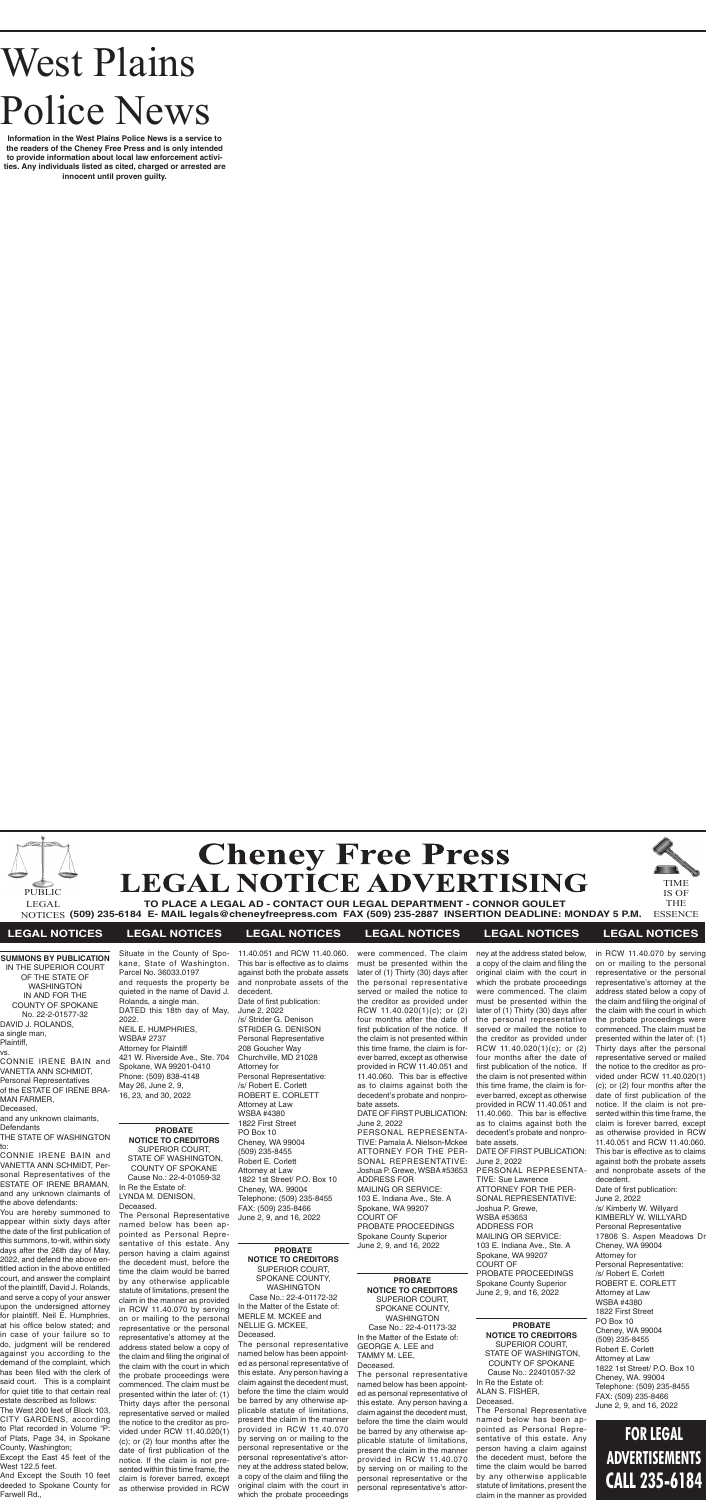## **LEGAL DEADLINE: Monday @ 5:00 P.M.**

#### **AMENDED SUMMONS PUBLICATION** SUPERIOR COURT, STATE OF WASHINGTON,

COUNTY OF SPOKANE No. 22-3-00749-32 HANNAH ALMUQRIN, Petitioner, V.

MOHAMMED ALMUQRIN, Respondent.

You are hereby summoned to appear within sixty days after the date of the first publication of this Summons, to wit, within sixty (60) days after the 2nd day of May, 2022, and defend the above entitled action in the above entitled Court, and answer the Petition of Petitioner Hannah Almuqrin, and serve a copy of your answer upon the undersigned attorney for the Petitioner, Martin A. Pel tram, at his office below stated; and in case of your failure so to do, a judgment will be rendered against you according to the demand of the petition, which has been filed with the Clerk of said Court.

The Petitioner has started a case asking the Court to end your marriage. Petitioner is requesting that your marriage be dissolved and that her requests within her Petition be granted. A lawyer is not required, but it is a good idea to talk to a lawyer; however, you may file and serve your Response without one. DATED this 2nd day of May,

2022. /s/ Martin A. Peltram MARTIN A. PELTRAM, WSBA#23681 Attorney for Petitioner 900 N. Maple St., Suite 200 Spokane, WA 99201 Peltram Law Offices 900 North Maple, Suite 200 Spokane, Washington 99201 (509)624-4922 May 5, 12, 19, 26, June 2, and 9, 2022

**PROBATE NOTICE TO CREDITORS** SUPERIOR COURT, STATE OF WASHINGTON, COUNTY OF SPOKANE NO. 22-4-01044-32 RCW 11.40.030 In the Matter of the Estate of: FRANK BOYD, Deceased.

The personal representative named below has been appointed as personal representative of this estate. Any person having a claim against the decedent must, before the time the claim would be barred by any otherwise applicable statute of limitations, .<br>present the claim in the manner as provided in RCW 11.40.070 by serving on or mailing to the personal representative or the personal representative's attorney at the address stated below a copy of the claim and filing the original of the claim with the court. The claim must be presented within the later of: (1) Thirty days after the personal representative served or mailed the notice to the creditor as provided under RCW 11.40.020(3); or (2) four months after the date of first publication of the notice. If the claim is not presented within this time frame, the claim is forever barred, except as otherwise provided in RCW 11.40.051 and 11.40.060. This bar is effective as to claims against both the decedent's probate and nonpro-

bate assets. DATE OF FIRST PUBLICATION: May 26, 2022.

SCOT W. BOYD Personal Representative

Address:

19205 E. Valleyway Ave. DOUGLAS • EDEN

Spokane Valley, WA 99016 By DIANE J. KIEPE

Attorney for Estate 717 W. Sprague Ave., Ste. 1500 Spokane, Washington 99201-

3923 Telephone: (509) 455-5300 May 26, June 2, and 9, 2022

#### **PROBATE**

**NOTICE TO CREDITORS** SUPERIOR COURT OF WASHINGTON FOR SPOKANE COUNTY NO. 2240021732 (RCW 11.40.030) Estate of REGINA I HICKMAN,

## Deceased.

**PLEASE TAKE NOTICE** The above Court has appointed me as Personal Representative of Decedent's estate. Any person having a claim against the Decedent must present the claim: (a) Before the time when the claim would be barred by any applicable statute of limitations, and (b) In the manner provided in RCW 11.40.070: (i) By filing the original of the claim with the foregoing Court, and (ii) By serving on or mailing to me at the address below a copy of the claim. The claim must be presented by the later of: (a) Thirty (30) days after I served or mailed this Notice as provided in RCW 11.40.020(1)(c), or (b) Four (4) months after the date of first publication of this Notice. If the claim is not presented within this time period, the claim will be forever barred except as provided in RCW 11.40.051 and 11.40.060. This bar is effective as to claims against both the Decedent's probate and non-probate assets. Date of First Publication of this Notice: May 26, 2022 /s/ Steffan Bunch Personal Representative: Steffan Bunch P.O. Box 435 Airway Heights, WA 99001 May 26, June 2, and 9, 2022

**NOTICE TO CREDITORS** IN THE SUPERIOR COURT OF THE STATE OF WASHINGTON IN AND FOR THE COUNTY OF SPOKANE Case No.: 22-4-01125-32 RCW 11.40.030 In the Matter of the Estate of: JOHN R. BERGSTROM, Deceased. The person named below has been appointed and has qualified

as Personal Representative of this estate. Any person having a claim against the decedent must, before the time the claim would be barred by any otherwise applicable statute of limitations, present the claim in the manner as provided in RCW 11.40.070 by serving on or mailing to the Personal Representative or the Personal Representative's Attorney at the address stated

below, a copy of the claim and filing the original of the claim with the court in which the probate proceedings were commenced. The claim must be presented within the later of: (1) thirty days after the Personal Representative served or mailed the notice to the creditor as provided under RCW 11.40.020(1)(c); or (2) four months after the date of first publication of the notice. If the claim is not presented within this time frame, the claim is forever barred, except as otherwise provided in RCW 11.40.051 and 11.40.060. This bar is effective as to claims against both the decedent's probate and nonprobate assets. Date of first publication: May 26, 2022 Michael Eckel, P.R. c/o Meagan M. Bennett 330 W Indiana Ave. Spokane, WA 99205 MEAGAN M. BENNETT, WSBA #54045 Attorney for Estate

May 26, June 2, and 9, 2022

## **PROBATE**

**NOTICE TO CREDITORS** SUPERIOR COURT OF WASHINGTON FOR SPOKANE COUNTY CASE NO. 22-4-00815-32

Estate of: RICHARD ARTHUR THAIN, Deceased.

PLEASE TAKE NOTICE The above Court has appointed the undersigned as Personal Representative of Decedent's estate. Any person having a claim against the Decedent must present the claim: (a) Before the time when the claim would be barred by any applicable statute of limitations, and (b) In the manner provided in RCW 11.40.070: (i) By filing the original of the claim with the foregoing Court and (ii) By serving on or mailing to me at the address below a copy of the claim. The claim must be presented by the later of: (a) Thirty (30) days after I served or mailed this Notice as provided in RCW 11.40.020(1) (c), or (b) Four (4) months after the date of first publication of this Notice. If the claim is not presented within this time period, the claim will be forever barred except as provided in RCW 11.40.051 and 11.40.060. This bar is effective for claims against both the Decedent's probate and non-probate assets. Date of First Publication of this Notice: May 26, 2022 /s/ JODI RAE SPURGIN, Personal Representative c/o Gregory L. Decker, WSBA 9116 DECKER LAW OFFICES 1919 N. 3rd Street, Coeur d'Alene, ID 83814 (509) 924-0303 greg@gregdeckerlaw.com May 26, June 2, and 9, 2022

WASHINGTON IN AND FOR SPOKANE COUNTY NO. 22-4-01055-32 RCW 11.40.030

In the Matter of the Estate of: MICHAEL P. ERVIN, Deceased.

The Personal Representative named below has been appointed as Personal Representative of this estate. Any person having a claim against the deceased must, before the time the claim would be barred by any otherwise applicable statute of limitations, present the claim in the manner as provided in RCW 11.40.070 by serving on or mailing to the Personal Representative or the Personal Representative's attorney at the address stated below, a copy of the claim, and filing the original of the claim with the Court in which the probate proceedings were commenced. The claim must be presented within the later of: (1) thirty days after the Personal Representative served or mailed the notice to the creditor as provided under RCW 11.40.020(1) (c); OR (2) four months after the date of first publication of the notice. If the claim is not presented within this time frame, the claim is forever barred, except as otherwise provided in RCW 11.40.051 and 11.40.060. This bar is effective as to claims against both Decedent's probate and nonprobate assets. DATE OF FIRST PUBLICATION:

May 26, 2022. PERSONAL REPRESENTA-TIVE: ROBIN S. ERVIN ATTORNEYS FOR PERSONAL REPRESENTATIVE LUKINS & ANNIS, P.S. By: DAVID P. WEBSTER WSBA #41047 ADDRESS FOR MAILING OR SERVICE DAVID P. WEBSTER Lukins & Annis, P.S. 717 W. Sprague Ave., Suite 1600 Spokane, WA 99201-0466 COURT OF PROBATE PROCEEDINGS AND CAUSE NUMBER: Superior Court, Spokane County,

Washington

Cause No. 22-4-01055-32 May 26, June 2, and 9, 2022

**NOTICE TO CREDITORS** SUPERIOR COURT OF WASHINGTON, COUNTY OF SPOKANE Case No. 22401115-32 RCW 11.40.030 In the Matter of the Estate of: YOKO M. HAYASHI, Deceased.

The Personal Representative named below has been appointed as personal representative of this estate. Any person having a claim against the decedent must, before the time the claim would be barred by any otherwise applicable statute of limitations, present the claim in the manner as provided in RCW 11.40.070 by serving on or mailing to the personal representative or the personal representative's attorney at the address stated below a copy of the claim and filing the original of the claim with the court in which the probate proceedings were commenced. The claim must be presented within the later of: (1) Thirty days after the personal representative served or mailed the notice to the creditor as provided under RCW 11.40.020(1)(c); or (2) four months after the date of first publication of the notice. If the claim is not presented within this time frame, the claim is forever barred, except as otherwise provided in RCW 11.40.051 and 11.40.060. This bar is effective as to claims against both the decedent's probate and nonprobate assets. Date of First Publication: May 26, 2022 Personal Representative: Brain Eliason Attorney for the Personal Representative: James P. Spurgetis Address for Mailing or Service: 422 W. Riverside Ave., Suite. 620 Spokane, WA 99201-0308 Dated this 19th day of May, 2022. /s/ James P. Spurgetis JAMES P. SPURGETIS, WSBA #7949 Attorney for Personal Representative JAMES P. SPURGETIS, P.S. Attorney's at Law 422 W. Riverside Ave., Suite. 620 Spokane, WA 99201 Telephone: (509) 444-5141 Facsimile: (509) 444-5143 May 26, June 2, and 9, 2022

#### **PROBATE NOTICE TO CREDITORS** IN THE SUPERIOR COURT FOR THE STATE OF WASHINGTON IN AND FOR THE COUNTY OF SPOKANE No. 22-4-00710-32 RCW 11.40.030 In the Matter of the Estate of EDWARD L. RUTLEDGE,

Deceased. The Personal Representative named below has been appointed as Personal Representative of this estate. Any person having a claim against the decedent must, before the time the claim would be barred by any otherwise applicable statute of limitations, present the claim in the manner as provided in RCW 11.40.070 by serving on or mailing to the Personal Representative or the Personal Representative's attorney at the address stated below a copy of the claim and filing the original of the claim with the court in which the probate proceedings were commenced. The claim must be presented within the later of: (1) Thirty days after the Personal Representative served or mailed the notice to the creditor as provided under RCW 11.40.020(1) (c); or (2) four months after the date of first publication of the notice. If the claim is not presented within this time frame, the claim is forever barred, except as otherwise provided in RCW 11.40.051 and 11.40.060. This bar is effective as to claims against both the decedent's probate and nonprobate assets. Date of first publication: May 26, 2022 /s/ Stephen L. Rutledge Stephen L. Rutledge Personal Representative Attorney for Personal Representative: MICHELLE K. FOSSUM, WSBA #20249 SAYRE SAYRE & FOSSUM, P.S. Address for Mailing or Service: 201 West North River Drive, Suite 460 Spokane, Washington 99201-2262 (509) 325-7330

May 26, June 2, and 9, 2022

**PROBATE NOTICE TO CREDITORS** SUPERIOR COURT OF WASHINGTON FOR SPOKANE COUNTY NO. 22-401149-32 RCW 11.40.030 In the Matter of the Estate of: RONALD L. PETERSEN, Deceased.

The Personal Representative named below has been appointed as Personal Representative of this estate. Any person having a claim against the Decedent must, before the time the claim would be barred by any otherwise applicable statute of limitations, present the claim in the manner as provided

**NOTICE TO CREDITORS** SUPERIOR COURT, STATE OF WASHINGTON, SPOKANE COUNTY No. 22-4-01192-32 (RCW 11.40.030) In the Matter of the Estate of: ELLA RHONDA KRAUSS, Deceased.

The Personal Representative named below has been appointed as Personal Representative of this estate. Any person having a claim against the decedent that arose before the decedent's death must, before the time the claim would be barred by any otherwise applicable statute of limitations, present the claim in the manner as provided in RCW 11.40.070 by serving on or mailing to the Personal Representative or the personal representative's attorney at the address stated below a copy of the claim and filing the original of the claim with the Court. The claim must be presented within the later of: (a) Thirty days after

**NOTICE TO CREDITORS** IN THE SUPERIOR COURT OF THE STATE OF WASHINGTON IN AND FOR THE COUNTY OF SPOKANE Case No.: 22-4-01200-32 RCW 11.40.030

In the Matter of the Estate of: DENNIS W. MILLER, Deceased.

The person named below has been appointed and has qualified as Personal Representative of this estate. Any person having a claim against the decedent must, before the time the claim would be barred by any otherwise applicable statute of limitations,

### **PROBATE**

**NOTICE TO CREDITORS** SUPERIOR COURT OF WASHINGTON, COUNTY OF SPOKANE No. 22-4-00993-32 In the Matter of the Estate of: JOAN E. PHILLIPS SWARTHOUT, Deceased.

### **PLEASE TAKE NOTICE**

**PROBATE NOTICE TO CREDITORS** SUPERIOR COURT OF June 2, 9, and 16, 2022

> The personal representative named below has been appointed as personal representative of this estate. Any person having a claim against the decedent must, before the time the claim would be barred by any otherwise applicable statute of limitations, present the claim in the manner provided in RCW 11.40.070 by serving on or mailing to the personal representative or the personal representative's attorney at the address stated below a copy of the claim and filing the original of the claim with the court. The claim must be presented within the later of: (1) thirty days after the Personal Representative served or mailed the notice to the Creditor as provided under RCW 11.40.020(1) (c); or (2) four months after the date of first publication of the notice. If the claim is not presented within this time frame, the claim is forever barred, except as otherwise provided in RCW 11.40.051 and 11.40.060. This bar is effective as to claims against both the decedent's probate and nonprobate assets. Date of First Publication: May 26, 2022

> Personal Representative: Gerrard A. Swarthout Attorney for Personal Representative: Robin A. Schmahl (WSBA #44723) Address for Mailing and Service: Allen | Fischer PLLC, 510 W. Riverside Ave., 6th Floor, Spokane, WA 99201 Court & Cause No.: Spokane County Superior Court (WA), Case No. 22-4-00993-32 May 26, June 2, and 9, 2022

## **NOTICE TO CREDITORS**

SUPERIOR COURT, STATE OF WASHINGTON, SPOKANE COUNTY

CASE NO.: 22-4-01099-32 In Re the Matter of the Estate of: GLENN GERALD BENDER SR., Deceased.

The Personal Representative named below has been appointed as Personal Representative of this estate. Any person having a claim against the deceased must, before the statute of limitations, present the claim in the manner as provided in RCW 10.40.070 by serving on or mailing to the Personal Representative or the Personal Representative's attorney at the address stated below a copy of the claim and filing the original of the claim with the court. The claim must be presented within the later of: 1) Thirty days after the Personal Representative served or mailed the notice to the creditor as provided under RCW 11.40.020(3); or (2) four months after the date of first publication of the notice. If the claim is not presented within this time frame, the claim is forever barred, except as otherwise provided in RCW 11.40.051 and 11.40.060. This bar is effective as to claims against both decedent's probate and nonprobate assets. Date of First Publication: May 26, 2022 FRANK V. BARTOLETTA Attorney for Petitioner 4610 N. Ash St., Spokane, WA 99205 (509) 328-3733 BRENDA D. GAGE N. 25 GRADY LN, SPOKANE VALLEY, WA 99016 BARTOLETTA LAW FIRM 4610 N. Ash, Suite 203 Spokane, WA 99205

(509) 328-3733 (509) 325-3710 FAX

**NOTICE TO CREDITORS** SUPERIOR COURT OF WASHINGTON, COUNTY OF SPOKANE Case No. 22-4-01060-32 RCW 11.40.030 In the Matter of the Estate of:

#### URSULA S. JOCHIM, Deceased.

May 26, June 2, and 9, 2022 **PROBATE NOTICE TO CREDITORS**

The Personal Representative named below has been appointed as personal representative of this estate. Any person having a claim against the decedent must, before the time the claim would be barred by any otherwise applicable statute of limitations, present the claim in the manner as provided in RCW 11.40.070 by serving on or mailing to the personal representative or the personal representative's attorney at the address stated below a copy of the claim and filing the original of the claim with the court in which the probate proceedings were commenced. The claim must be presented within the later of: (1) Thirty days after the personal representative served or mailed the notice to the creditor as provided under RCW 11.40.020(1)(c); or (2) four months after the date of first publication of the notice. If the claim is not presented within this time frame, the claim is forever barred, except as otherwise provided in RCW 11.40.051 and 11.40.060. This bar is effective as to claims against both the decedent's probate and nonprobate assets. Date of First Publication: May 26, 2022 Administrator: James P. Spurgetis Address for Mailing or Service: 422 W. Riverside Ave., Suite. 620 Spokane, WA 99201-0308 Dated this 18th day of May, 2022. /s/ James P. Spurgetis JAMES P. SPURGETIS, WSBA #7949 Administrator: JAMES P. SPURGETIS, P.S. Attorney's at Law 422 W. Riverside Ave., Suite. 620 Spokane, WA 99201 Telephone: (509) 444-5141 Facsimile: (509) 444-5143 May 26, June 2, and 9, 2022

> SUPERIOR COURT, STATE OF WASHINGTON, COUNTY OF SPOKANE NO. 22-4-01043-32 RCW 11.40.030 In the Matter of the Estate of: MARJORIE M. BOYD, Deceased.

The personal representative named below has been appointed as personal representative of this estate. Any person having a claim against the decedent must, before the time the claim would be barred by any otherwise applicable statute of limitations, present the claim in the manner as provided in RCW 11.40.070 by serving on or mailing to the personal representative or the personal representative's attorney at the address stated below a copy of the claim and filing the original of the claim with the court. The claim must be presented within the later of: (1) Thirty days after the personal representative served or mailed the notice to the creditor as provided under RCW 11.40.020(3); or (2) four months after the date of first publication of the notice. If the claim is not presented within this time frame, the claim is forever barred, except as otherwise provided in RCW 11.40.051 and 11.40.060. This bar is effective as to claims against both the decedent's probate and nonprobate assets. DATE OF FIRST PUBLICATION: May 26, 2022. SCOT W. BOYD Personal Representative Address: 19205 E. Valleyway Ave. Spokane Valley, WA 99016

DOUGLAS • EDEN By DIANE J. KIEPE Attorney for Estate 717 W. Sprague Ave., Ste. 1500 Spokane, Washington 99201-3923 Telephone: (509) 455-5300 May 26, June 2, and 9, 2022

**NOTICE TO CREDITORS** IN THE SUPERIOR COURT OF THE STATE OF WASHINGTON IN AND FOR THE COUNTY OF SPOKANE NO. 22401176-32 In the Matter of the Estate of: ROBERT M. MATHER, Deceased. The Personal Representative

named below has been appointed and has qualified to serve as the Personal Representative of this estate. Any person having a claim against the decedent must, before the time the claim would be barred by any otherwise applicable statute of limitations, present the claim in the manner as provided in R.C.W. 11.40.070 by serving on or mailing to the Personal Representative or to the Personal Representative's attorney at the addresses stated below a copy of the claim and filing the original of the claim with the court. The claim must be presented within the later of: (1) thirty (30) days after the Personal Representative served or mailed the notice to the creditor as provided under R.C.W. 11.40.020(1) c); or (2) four (4) months after the

itate of Washington to the said Respondent, Mohammed Alrnuarin:

the personal representative served or mailed the notice to the creditor as provided under RCW 11.40.020(3); or (b) four months after the date of first publication of the notice. If the claim is not presented within this time frame, the claim will be forever barred, except as otherwise provided in RCW 11.40.020 and 11.40.060. This bar is effective as to claims against both the decedent's probate and nonprobate assets. Date of First Publication: June 2, 2022 Personal Representative: JOHN E. KRAUSS Attorney for Personal Representative: CAROL J. HUNTER Address for Mailing or Service: Hunter Elder Law, PLLC 2208 West Second Avenue Spokane, WA 99201-5417 (509) 747-0101

date of the first publication of the notice. If the claim is not presented within this time frame, the claim is forever barred, except as otherwise provided in R.C.W. 11.40.051 or R.C.W 11.40.060. This bar is effective as to claims against both the probate assets and non-probate assets of the decedent.

Jennafer A. White, Personal Representative JOHN K. WEIGAND, P.S. By: John K. Weigand WSBA No. 17356 Attorney for the Estate 1403 S. Grand Blvd., Suite 203N (509) 838-1459 June 2, 9, and 16, 2022

present the claim in the manner as provided in RCW 11.40.070 by serving on or mailing to the Personal Representative or the Personal Representative's Attorney at the address stated below, a copy of the claim and filing the original of the claim with the court in which the probate proceedings were commenced. The claim must be presented within the later of: (1) thirty days after the Personal Representative served or mailed the notice to the creditor as provided under RCW 11.40.020(1)(c); or (2) four months after the date of first publication of the notice. If the claim is not presented within this time frame, the claim is forever barred, except as otherwise provided in RCW 11.40.051 and 11.40.060. This bar is effective as to claims against both the decedent's probate and nonprobate assets. Date of first publication: June 2, 2022 Mary A. Fitch, P.R. c/o Meagan M. Bennett 330 W Indiana Ave., Spokane, WA 99205 MEAGAN M. BENNETT, WSBA #54045, Attorney for Estate June 2, 9, and 16, 2022

in RCW 11.40.070 by serving on or mailing to the Personal Representative or the Personal Representative's attorney at the address stated below a copy of the claim and filing the original of the claim with the Court. The claim must be presented within the later of: (1) Thirty days after the Personal Representative served or mailed the notice to the creditor as provided under RCW 11.40.020(3); or (2) four months after the date of first publication of the notice. If the claim is not presented within this time frame, the claim is forever barred, except as otherwise provided in RCW 11.40.051 and 11.40.060. This bar is effective as to claims against both the Decedent's probate and non-probate assets. Date of First Publication: June 2, 2022

Personal Representative: Rosemary R. Petersen Attorney for the Personal Representative: David E. Eash Address for Mailing or Service: 421 W. Riverside, Suite 1600, Spokane, WA 99201 June 2, 9, and 16, 2022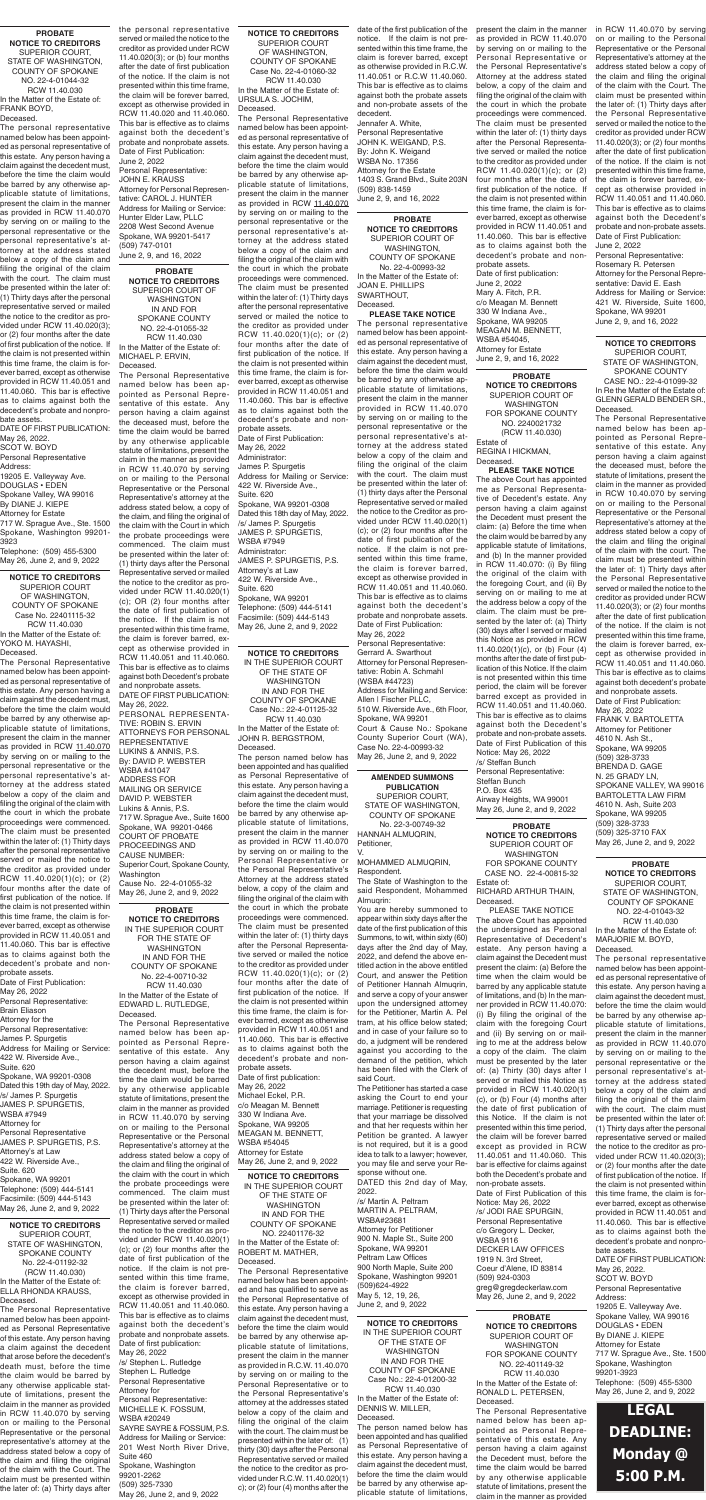**NOTICE OF TRUSTEE'S SALE PURSUANT TO THE REVISED CODE OF WASHINGTON CHAPTER 61.24 ET. SEQ.** Deed of Trust Recording No.: 6852775 Grantor: **Bart W. Maier, a single person** Current Beneficiary: SNAP Financial Access Current Trustee: Lucent Law, PLLC Current Loan Servicer: SNAP Financial Access Legal Description (abbr.): Lot 3 Block 2 KEDLIN ADDN

| Parcel No.:                           | 36191.1307                    |
|---------------------------------------|-------------------------------|
| TO:                                   |                               |
| Bart W. Maier                         | Spouse or Domestic Partner of |
| 230 W. Kedlin Ct.                     | Bart W. Maier                 |
| Spokane, WA 99218                     | 230 W. Kedlin Ct.             |
|                                       | Spokane, WA 99218             |
| Occupant                              | Occupant                      |
| 228 W. Kedlin Ct.                     | 230 W. Kedlin Ct.             |
| Spokane WA 99218                      | Spokane, WA 99218             |
| Spokane County Environmental Services |                               |
| Attn: Kevin R. Cooke, Director        |                               |
| Public Works Building 4th floor       |                               |
| 1026 W Broadway Ave                   |                               |
| Spokane, WA 99260                     |                               |
|                                       |                               |

NOTICE IS HEREBY GIVEN that the undersigned Trustee will on **June 24, 2022, at the hour of 10 o'clock a.m.**, inside the front entrance (South entrance) of the Spokane County Courthouse, West 1116 Broadway, in the City of Spokane, State of Washington, sell at public auction to the highest and best bidder, payable at the time of sale, the following described real property, situated in the County of Spokane, State of Washington, to-wit:

Lot 3, Block 2, KEDLIN ADDITION, as per plat recorded in Volume 5 of Plats, Page 93, records of Spokane County; Situate in the County of Spokane, State of Washington.

Parcel No. 36191.1307

commonly known as 230 W. Kedlin Ct., Spokane, WA 99218, which is subject to that certain Deed of Trust dated October 9, 2019, recorded October 14, 2019, under Auditor's No. 6852775, records of Spokane County, Washington, from Bart W. Maier, a single person, as Grantor, to SNAP Financial Access, as Trustee, to secure an obligation in favor of SNAP Financial Access, as Beneficiary.

#### **II.**

No action commenced by the Beneficiary of the Deed of Trust is now pending to seek satisfaction of the obligation in any Court by reason of the Borrower's or Grantor's default on the obligation secured by the Deed of Trust.

#### **III.**

The defaults for which this foreclosure is made are as follows:

- 1. Failure to pay when due the following amounts which are now in arrears:
- a. monthly payment due April 5, 2021 in the unpaid amount of \$232.66 and monthly payments May 5, 2021 through February 5, 2022, in the amount of \$1,163.28, each.
- b. late charges for the payments due August 5, 2021 through February 5, 2022, in the amount of \$58.16, each.

#### **IV.**

The sum owing on the obligation secured by the Deed of Trust is: Principal of \$178,681.76, together with interest as provided in the note or other instrument secured from the 9th day of October, 2019, and such other costs and fees as are due under the note or other instrument secured, and as are provided by statute.

**V.**

The above-described real property will be sold to satisfy the expense of sale and the obligation secured by the Deed of Trust as provided by statute. The sale will be made without warranty, express or implied, regarding title, possession, or encumbrances on **June 24, 2022**. The defaults referred to in Paragraph III must be cured by **June 13, 2022** (11 days before the sale date), to cause a discontinuance of the sale. The sale will be discontinued and terminated if at any time on or before **June 13, 2022** (11 days before the sale date), the defaults as set forth in Paragraph III are cured and the Trustee's fees and costs are paid. The sale may be terminated any time after **June 13, 2022** (11 days before the sale date), and before the sale by the Borrower, Grantor, Grantor's successor in interest, any Guarantor,

**NOTICE OF TRUSTEE'S SALE** T.S. # 150474 Grantors: **Charles S. Gillam and Denise L. Gillam, Husband and Wife** Current beneficiary of the deed of trust: **Rocket Mortgage, LLC Formerly Known As (FKA) Quicken Loans, LLC Formerly Known As (FKA) Quicken Loans Inc**. Current trustees of the deed of trust: **Jason L. Cotton, Attorney, and Eric Marshack, Attorney, The Mortgage Law Firm, PLLC** Current mortgage servicer of the deed of trust: **Rocket Mortgage, LLC Formerly Known As (FKA) Quicken Loans, LLC Formerly Known As (FKA) Quicken Loans Inc.** Reference number of the deed of trust: 6768936 Parcel number(s): **45204.3352** I. NOTICE IS HEREBY GIVEN that the undersigned Trustee will, on the **17th day of June, 2022**, at the hour of 9 o'clock AM outside of the East Entrance, Spokane County Courthouse, 1116 West Broadway Avenue, City of Spokane, State of Washington, sell at public auction to the highest and best bidder, payable at the time of sale, the following described real property, situated in the County of Spokane, State of Washington, to-wit: **LOT 5, EXCEPT THE WEST 15 FEET THEREOF; AND ALL OF LOT 4, BLOCK 32, UNIVERSITY PLACE, AS PER PLAT RECORDED IN VOLUME "Q" OF PLATS, PAGE 19, RECORDS OF SPOKANE COUNTY**. PARCEL ID: **45204.3352** The postal address of which is more commonly known as: **10506 E. 14th Ave., Spokane Valley, WA 99206**  which is subject to that certain Deed of Trust dated December 10,2018, recorded December 14,2018, under Auditor's File No. 6768936, records of Spokane County, Washington, from **Charles S. Gillam and Denise L. Gillam, Husband and Wife, as Grantors, First American Title, as Trustee, to secure an obligation in favor of Mortgage Electronic Registration Systems, Inc., A Separate Corporation That Is Acting Solely As A Nominee For Quicken Loans, Inc., Its Successors And Assigns**, as Beneficiary, the beneficial interest in which was assigned, under an Assignment recorded October 1, 2019, as Instrument No. 6768936 of official records in the Office of the Auditor of Spokane County, Washington. II. No action commenced by the Beneficiary of the Deed of Trust is now pending to seek satisfaction of the obligation in any Court by reason of the Borrower's or Grantor's default on the obligation secured by the Deed of Trust. III. The default(s) for which this foreclosure is made is/are as follows: The current Beneficiary, **Rocket Mortgage, LLC Formerly Known As (FKA) Quicken Loans, LLC Formerly Known As (FKA) Quicken Loans Inc.**, alleges that you are in default for the following reason(s): **FAILURE TO PAY THE MONTHLY PAYMENT DUE OF PRINCIPAL AND INTEREST AND SUBSEQUENT INSTALLMENTS DUE THEREAFTER; PLUS LATE CHARGES; TOGETHER WITH ALL SUBSEQUENT SUMS AD-VANCED BY BENEFICIARY PURSUANT TO THE TERMS AND CONDITIONS OF SAID DEED OF TRUST**. Failure to pay when due the following amounts which are now in arrears: **PAYOFF**: Principal Balance: \$162,727.57 **TOTAL PRINCIPAL PAYOFF GOOD THROUGH AUGUST 27, 2021 \$162,727.57 REINSTATEMENT:**  Total Payment Amount: \$33,790.33 Amount of Payments: 27 **TOTAL REINSTATEMENT GOOD THROUGH AUGUST 27, 2021 \$33,790.33** IV. In addition to the amount in arrears specified above, you are or may be obligated to pay the following charges, costs and fees to pay off or reinstate the Deed of Trust: **OTHER PAYOFF CHARGES**: Including Interest, Trustee Fees, Recording Fees, Mailing Fees, and Attorney's Fees and Costs: \$31,673.82 **TOTAL PAYOFF FEES AND COSTS GOOD THROUGH AUGUST 27, 2021 \$31,673.82 OTHER REINSTATEMENT CHARGES**: Including Trustee Fees, Recording Fees, Mailing Fees, and Attorney's Fees and Costs: \$5,642.78 **TOTAL REINSTATEMENT FEES AND COSTS GOOD THROUGH AUGUST 27, 2021 \$5,642.78** V. The above-described real property will be sold to satisfy the expense of sale and the obligation secured by the Deed of Trust as provided by statute. The sale will be made without warranty, express or implied, regarding title, possession, or encumbrances on the 17th day of June, 2022. The default(s) referred to in paragraph III must be cured by the 6th day of June, 2022, (11 days before the sale date), to cause a discontinuance of the sale. The sale will be discontinued and terminated if at any time on or before the 6th day of June, 2022, (11 days before the sale date), the default(s) as set forth in paragraph III is/are cured and the Trustee's fees and costs are paid. The sale may be terminated any time after the 6th day of June, 2022, (11 days before the sale date), and before the sale by the Borrower, Grantor, any Guarantor, or the holder of any recorded junior lien or encumbrance paying the entire principal and interest secured by the Deed of Trust, plus costs, fees, and advances, if any, made pursuant to the terms of the obligation and/or Deed of Trust, and curing all other defaults. VI. A written notice of default was transmitted by the Beneficiary or Trustee to the Borrower and Grantor at the following addresses: Current Occupant 10506 E. 14th Ave. Spokane Valley, WA 99206 All Unknown Persons, Parties, or Occupants 10506 E. 14th Ave. Spokane Valley, WA 99206 Charles Gillam and Denise Gillam 10506 E. 14th Ave. Spokane Valley, WA 99206 Charles Gillam 10506 E. 14th Ave. Spokane Valley, WA 99206 Denise Gillam 10506 E. 14th Ave. Spokane Valley, WA 99206 by both first-class and certified mail on the 13th day of November, 2019, proof of which is in the possession of the Trustee; and the Borrower and Grantor were personally served on the 13th day of November, 2019, with said written notice of default or the written notice of default was posted in a conspicuous place on the real property described in aragraph I above, and the Trustee has possession of proof of such service or posting. VII. The Trustee whose name and address are set forth below will provide in writing to anyone requesting it, a statement of all costs and fees due at any time prior to the sale. VIII. The effect of the sale will be to deprive the Grantor and all those who hold by, through or under the Grantor of all their interest in the above-described property. IX. Anyone having any objection to the sale on any grounds whatsoever will be afforded an opportunity to be heard as to those objections if they bring a lawsuit to restrain the sale pursuant to RCW 61.24.130. Failure to bring such a lawsuit may result in a waiver of any proper grounds for invalidating the Trustee's sale. **ERIC MARSHACK, ATTORNEY THE MORTGAGE LAW FIRM, PLLC 1212 N. Washington Street, #308 Spokane, WA 99201 Phone: (509)-866-5375 COMPLIANCE WITH RCW 61.24.031, RCW 61.24.040 AND RCW 61.24.163, IF APPLICABLE**: For owner-occupied residential real property, before the Notice of Trustee's Sale is recorded, transmitted, or served, the beneficiary has complied with RCW 61.24.031, RCW 61,24.040, and, if applicable, RCW 61.24.163. DATED:. 1-18-2022 The Mortgage Law Firm, PLLC 1212 N. Washington, Suite 308 Spokane, Washington 99201 (509)-866-5375 By: Eric Marshack Title: Duly Appointed Successor Trustee THIS NOTICE IS THE FINAL STEP BEFORE THE FORE-CLOSURE SALE OF YOUR HOME. You have only 20 DAYS from the recording date on this notice to pursue mediation. DO NOT DELAY. CONTACT A HOUSING COUNSELOR OR AN ATTORNEY LICENSED IN WASHINGTON NOW to assess your situation and refer you to mediation if you are eligible and it may help you save your home. See below for safe sources of help. SEEKING ASSIS-TANCE Housing counselors and legal assistance may be available at little or no cost to you. If you would like assistance in determining your rights and opportunities to keep your house, you may contact the following: The statewide foreclosure hotline for assistance and referral to housing counselors recommended by the Housing Finance Commission Telephone: 1-877-894-4663 Website: https://dfi.wa. gov/homeownership/mortgage-assistance-programs The United States Department of Housing and Urban Development Telephone: 1-800-225-5342 Website: https://www.hud.gov/program offices/ housing/sfh/fharesourcectr The statewide civil legal aid hotline for assistance and referrals to other housing counselors and attorneys. Telephone: 1-800-606-4819 Website: https://nwjustice.org/get-legalhelp **NOTICE OF FORECLOSURE** Pursuant to the Revised Code of Washington, Chapter 61.24 RCW The attached Notice of Trustee's Sale is a consequence of default/s) in the obligation to **Rocket Mortgage, LLC Formerly Known As (FKA) Quicken Loans, LLC Formerly Known As (FKA) Quicken Loans Inc.**, the Beneficiary of your Deed of Trust and holder of the obligation secured thereby. Unless the default(s) is/are cured, your property will be sold at auction on the 17th day of June, 2022.To cure the default(s), you must bring the payments current, cure any other defaults, and pay accrued late charges and other costs, advances, and attorneys' fees as set forth below by the 6th day of June, 2022 [11 days before the sale date]. To date, these arrears and costs are as follows: **PAYOFF**: Principal Balance: \$162,727.57 **TOTAL PRINCIPAL PAYOFF GOOD THROUGH AUGUST 27, 2021 \$162,727.57 OTHER PAYOFF CHARGES**: Interest: \$16,525.69 Other Recoverable Fees: \$14,477.13 Trustee Fees, Recording Fees, Mailing Fees, and Attorney's Fees and Costs: \$671.00 **TOTAL PAYOFF FEES AND COSTS GOOD THROUGH AUGUST 27, 2021 \$31,673.82 REIN-STATEMENT**: Total Payment Amount: \$33,790.33 Amount of Payments: 27 **TOTAL REINSTATEMENT GOOD THROUGH AUGUST 27, 2021\$33,790.33 OTHER REINSTATEMENT CHARGES**: Other Recoverable Fees: \$4,971.78 Including Trustee Fees, Recording Fees, Mailing Fees, and Attorney's Fees and Costs: \$671.00 **TOTAL REINSTATEMENT FEES AND COSTS GOOD THROUGH AU-GUST 27, 2021 \$5,642.78** To pay off the entire obligation secured by your Deed of Trust as of the 27th day of August, 2021, you must

d in Para<mark>g</mark>rapn I above, and the Trustee has possession of proof of such service or posting. **VII.**

Partner of **PROBATE**  been appointed and has qualified as Personal Representative of this estate. Any person having a claim against the decedent must, before the time the claim would be barred by any otherwise applicable statute of limitations, present the claim in the manner as provided in RCW 11.40.070 by serving on or mailing to the the Personal Representative Attorney at the address stated below, a copy of the claim and filing the original of the claim with the court in which the probate proceedings were commenced. The claim must be presented within the later of: (1) thirty days after the Personal Representative served or mailed the notice to the creditor as provided under RCW 11.40.020(1)(c); or (2) four months after the date of first publication of the notice. If the claim is not presented within this time frame, the claim is forever barred, except as otherwise provided in RCW 11.40.051 and 11.40.060. This bar is effective as to claims against both the decedent's probate and nonprobate assets. Date of first publication: May 26, 2022 Robert W. Harvey c/o Meagan M. Bennett 330 W Indiana Ave., Spokane, WA 99205 MEAGAN M. BENNETT, WSBA #54045 Attorney for Estate May 26, June 2, and 9, 2022

pay a total of \$162,727.57 in principal, \$16,525.69 in interest, plus other costs and advances, estimated to date in the amount of \$15,148.13. From and after the date of this notice you must submit a written request to the Trustee to obtain the total amount to pay off the entire obligation secured by your Deed of Trust as of the payoff date. As to the defaults which do not involve payment of money to the Beneficiary of your Deed of Trust, you must cure each such default. Listed below are the defaults which do not involve payment of money to the Beneficiary of your Deed of Trust. Opposite each such listed default is a brief description of the action necessary to cure the default and a description of the documentation necessary to show that the default has been cured. The current Beneficiary, **Rocket Mortgage, LLC Formerly Known As (FKA) Quicken Loans, LLC Formerly Known As (FKA) Quicken Loans Inc.**, alleges that you are in default for the following reason(s): **FAILURE TO PAY THE MONTHLY PAYMENT DUE OF PRINCIPAL AND INTEREST AND SUBSEQUENT INSTALLMENTS DUE THERE-AFTER; PLUS LATE CHARGES; TOGETHER WITH ALL SUB-SEQUENT SUMS ADVANCED BY BENEFICIARY PURSUANT TO THE TERMS AND CONDITIONS OF SAID DEED OF TRUST**. You may reinstate your Deed of Trust and the obligation secured thereby at any time up to and including the 6th day of June, 2022 [11 days before the sale date], by paying the amount set forth or estimated above and by curing any other defaults described above. Of course, as time passes other payments may become due, and any further payments coming due and any additional late charges must be added to your reinstating payment. Any new defaults not involving payment of money that occur after the date of this notice must also be cured in order to effect reinstatement. In addition, because some of the charges can only be estimated at this time, and because the amount necessary to reinstate or to pay off the entire indebtedness may include presently unknown expenditures required to preserve the property or to comply with state or local law, it will be necessary for you to contact the Trustee before the time you tender reinstatement or the payoff amount so that you may be advised of the exact amount you will be required to pay. Tender of payment or performance must be made to: **ERIC MARSHACK, ATTORNEY THE MORTGAGE LAW FIRM, PLLC 1212 N. Washington Street, #308 Spokane, WA 99201 Phone: (509)-866-5375**  AFTER THE 6TH DAY OF JUNE, 2022, YOU MAY NOT REINSTATE YOUR DEED OF TRUST BY PAYING THE BACK PAYMENTS AND COSTS AND FEES AND CURING THE OTHER DEFAULTS AS OUTLINED ABOVE. The Trustee will respond to any written request for current payoff or reinstatement amounts within ten days of receipt of your written request. In such a case, you will only be able to stop the sale by paying, before the sale, the total principal balance, plus accrued interest, costs and advances, if any, made pursuant to the terms of the documents and by curing the other defaults as outlined above. You may contest this default by initiating court action in the Superior Court of the county in which the sale is to be held. In such action, you may raise any legitimate defenses you have to this default. A copy of your Deed of Trust and documents evidencing the obligation secured thereby are enclosed. You may wish to consult a lawyer. Legal action on your part may prevent or restrain the sale, but only if you persuade the court of the merits of your defense. You may contact the Department of Financial Institutions or the statewide civil legal aid hotline for possible assistance or referrals. The court may grant a restraining order or injunction to restrain a trustee's sale pursuant to **RCW 61.24.130** upon five days' notice to the trustee of the time when, place where, and the judge before whom the application for the restraining order or injunction is to be made. This notice shall include copies of all pleadings and related documents to be given to the judge. Notice and other process may be served on the trustee at: **ERIC MARSHACK, ATTORNEY THE MORTGAGE LAW FIRM, PLLC 1212 N. Washington Street, #308 Spokane, WA 99201 Phone: (509)-866-5375** If you do not reinstate the secured obligation and your Deed of Trust in the manner set forth above, or if you do not succeed in restraining the sale by court action, your property will be sold. The effect of such sale will be to deprive you and all those who hold by, through or under you of all interest in the property. **Eric Marshack may be considered a debt collector attempting to collect a debt. Any information obtained may be used for that purpose. X. NOTICE TO OCCUPANTS OR TEN-ANTS** The purchaser at the trustee's sale is entitled to possession of the property on the 20th day following the sale, as against the grantor under the deed of trust (the owner) and anyone having an interest junior to the deed of trust, including occupants who are not tenants. After the 20th day following the sale the purchaser has the right to evict occupants who are not tenants by summary proceedings under chapter 59.12 RCW. For tenant-occupied property, the purchaser shall provide a tenant with written notice in accordance with RCW 61.24.060. A-4741569 05/19/2022, 06/09/2022

or the holder of any recorded junior lien or encumbrance paying the entire principal and interest secured by the Deed of Trust, plus costs, fees, and advances, if any, made pursuant to the terms of the obligation and/or Deed of Trust, and curing all other defaults. **VI.**

A written Notice of Default was transmitted by the Beneficiary or Trustee to the Grantor or the Grantor's successor in interest at the following addresses:

| Bart W. Maier                                                           | Occupant          |
|-------------------------------------------------------------------------|-------------------|
| 230 W. Kedlin Ct.                                                       | 230 W. Kedlin Ct. |
| Spokane, WA 99218                                                       | Spokane, WA 99218 |
| by both first class and certified mail on the 11th day of August, 2022, |                   |
| proof of which is in the possession of the Trustee; and on the 11th     |                   |
| day of August, 2022, the written Notice of Default was posted in        |                   |
| a conspicuous place on the real property described in Paragraph         |                   |

The Trustee whose name and address are set forth below will provide in writing to anyone requesting it, a statement of all costs and fees due at any time prior to the sale.

### **VIII.**

The effect of the sale will be to deprive the Grantor and all those who hold by, through or under the Grantor of all their interest in the above-described property.

#### **IX.**

Anyone having any objections to this sale on any grounds whatsoever will be afforded an opportunity to be heard as to those objections if they bring a lawsuit to restrain the sale pursuant to RCW 61.24.130. Failure to bring such a lawsuit may result in a waiver of any proper grounds for invalidating the Trustee's sale.

#### **X. NOTICE TO OCCUPANTS OR TENANTS**

The Purchaser at the Trustee's Sale is entitled to possession of the property on the 20th day following the sale, as against the Grantor under the Deed of Trust (the owner) and anyone having an interest junior to the Deed of Trust, including occupants who are not tenants. After the 20th day following the sale the purchaser has the right to evict occupants who are not tenants by summary proceedings under the unlawful detainer act, Chapter 59.12 RCW. For tenant-occupied property, the purchaser shall provide a tenant with written notice in accordance with RCW 61.24.060.

### **XI. NOTICE GUARANTORS**

Pursuant to RCW 61.24.042, the following notice is given to any recipients of this Notice of Trustee's Sale who are guarantors of the debt secured by the Deed of Trust: (1) the guarantor may be liable for a deficiency judgment to the extent the sale price obtained at the trustee's sale is less than the debt secured by the deed of trust; (2) the guarantor has the same rights to reinstate the debt, cure the default, or repay the debt as is given to the grantor in order to avoid the trustee's sale; (3) the guarantor will have no right to redeem the property after the trustee's sale; (4) subject to such longer periods as are provided in the Washington deed of trust act, chapter 61.24 RCW, any action brought to enforce a guaranty must be commenced within one year after the trustee's sale, or the last trustee's sale under any deed of trust granted to secure the same debt; and (5) in any action for a deficiency, the guarantor will have the right to establish the fair value of the property as of the date of the trustee's sale, less prior liens and encumbrances, and to limit its liability for a deficiency to the difference between the debt and the greater of such fair value or the sale price paid at the trustee's sale, plus interest and costs. DATED this 9 day of May, 2022.

LUCENT LAW, PLLC, Trustee By: Spencer A. W. Stromberg 1403 S. Grand Blvd., Ste. 201-S Spokane, WA 99203 May 19, and June 9, 2022

**NOTICE TO CREDITORS** SUPERIOR COURT, SPOKANE COUNTY, WASHINGTON Case No.: 22-4-01174-32 In the Matter of the Estate of: JAMES L. BESEAU, Deceased.

The personal representative named below has been appointed as personal representative of this estate. Any person having a claim against the decedent must, before the time the claim would be barred by any otherwise applicable statute of limitations, present the claim in the manner provided in RCW 11.40.070 by serving on or mailing to the personal representative or the personal representative's attorney at the address stated below, a copy of the claim and filing the original claim with the court in which the probate proceedings were commenced. The claim must be presented within the later of (1) Thirty (30) days after the personal representative served or mailed the notice to the creditor as provided under RCW 11.40.020(1)(c); or (2)

#### **NOTICE TO CREDITORS** IN THE SUPERIOR COURT OF THE STATE OF WASHINGTON IN AND FOR THE COUNTY OF SPOKANE Case No.: 22-4-01186-32 RCW 11.40.030 In the Matter of the Estate of: TIMOTHY K. ANDERSON, Deceased.

The person named below has been appointed and has qualified as Personal Representative of this estate. Any person having a claim against the decedent must, before the time the claim would be barred by any otherwise applicable statute of limitations, present the claim in the manner as provided in RCW 11.40.070 by serving on or mailing to the Personal Representative or the Personal Representative's Attorney at the address stated below, a copy of the claim and filing the original of the claim with the court in which the probate proceedings were commenced. The claim must be presented within the later of: (1) thirty days after the Personal Representative served or mailed the notice to the creditor as provided under RCW 11.40.020(1)(c); or (2) four months after the date of first publication of the notice. If the claim is not presented within this time frame, the claim is forever barred, except as otherwise provided in RCW 11.40.051 and 11.40.060. This bar is effective as to claims against both the decedent's probate and nonprobate assets.

Date of first publication: June 2, 2022

Kasandra L. Anderson, P.R. c/o Meagan M. Bennett 330 W Indiana Ave., Spokane, WA 99205 MEAGAN M. BENNETT, WSBA #54045, Attorney for Estate June 2, 9, and 16, 2022

**NOTICE TO CREDITORS** IN THE SUPERIOR COURT OF THE STATE OF WASHINGTON IN AND FOR THE COUNTY OF SPOKANE Case No.: 22-4-01151-32 RCW 11.40.030 In the Matter of the Estate of ROBERT G. HARVEY Deceased.

The person named below has

Personal Representative or

four months after the date of first publication of the notice. If the claim is not presented within this time frame, the claim is forever barred, except as otherwise provided in RCW 11.40.051 and 11.40.060. This bar is effective as to claims against both the decedent's probate and nonprobate assets.

DATE OF FIRST PUBLICATION: June 2, 2022 PERSONAL REPRESENTA-TIVE: Patricia A. Beseau ATTORNEY FOR THE PER-SONAL REPRESENTATIVE: Joshua P. Grewe, WSBA #53653 ADDRESS FOR MAILING OR SERVICE: 103 E. Indiana Ave., Ste. A Spokane, WA 99207 COURT OF PROBATE PROCEEDINGS

Spokane County Superior June 2, 9, and 16, 2022

# **TO PLACE FREE AUTO ADS** CALL 235-6184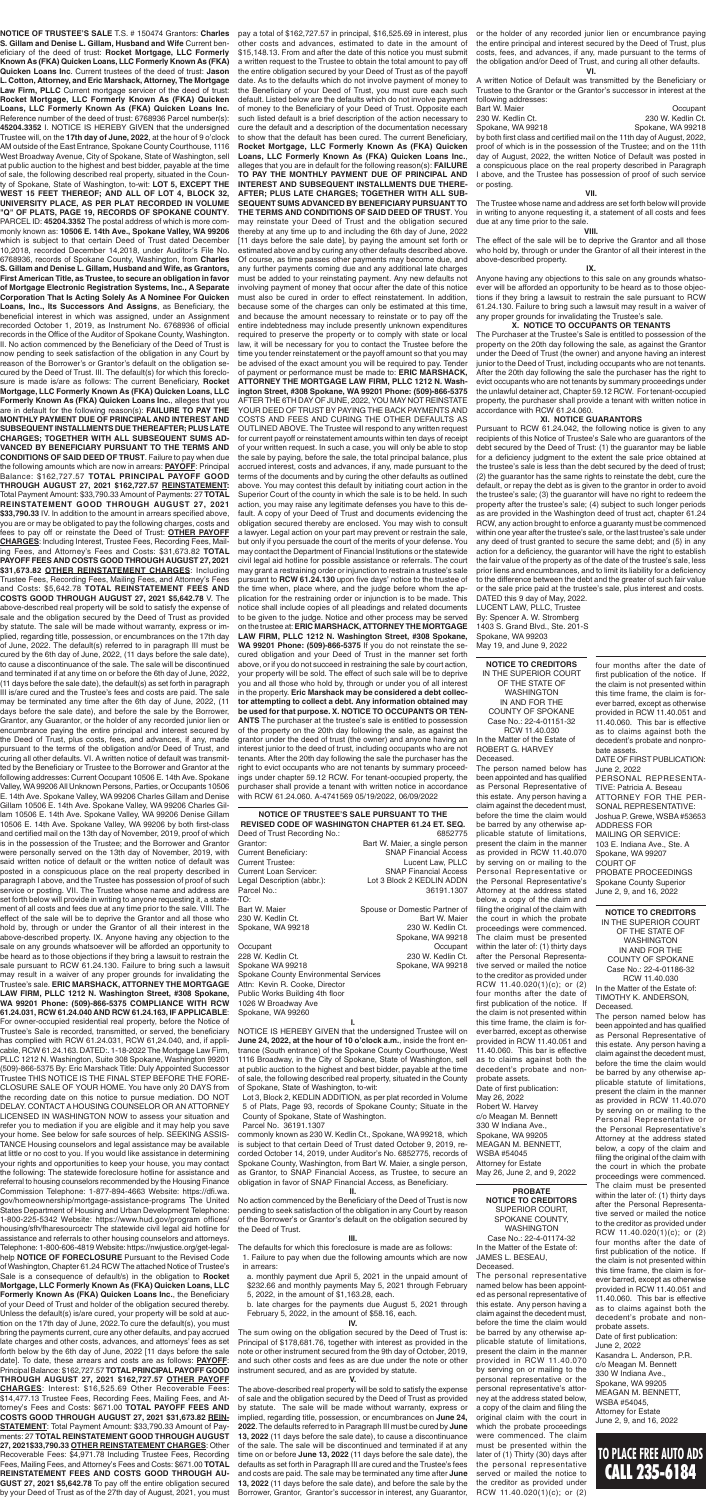#### **PROBATE NOTICE TO CREDITORS** SUPERIOR COURT OF WASHINGTON

FOR SPOKANE COUNTY NO. 22-4-01127-32 RCW 11.40.030

In the matter of the estate of VICKY LEE WHITNEY Deceased.

**June 6, 2022** This Addendum forms part of the contract documents and modifies the original bidding documents dated May 13, 2022. Acknowledge receipt of this Addendum by including it or a copy of it with the bid form. Failure to do so may subject the Bidder to disqualification.

The person named below has been appointed and has qualified as personal representative of Decendent's estate. Any person having a claim against the Decendant must present the claim: (a) Before the time when the claim would be barred by any applicable statute of limitations, and (b) In the manner provided in RCW 11.40.070: (i) By filing the original of the claim with the foregoing Court, and (ii) By serving on or mailing to the address below a copy of the claim. The claim must be presented by the later of: (a) Thirty days after personal representative served or mailed this Notice as provided in RCW 11.40.020 (1) (c), or (b) Four months after the date of first publication of this Notice. If the claim is not presented within this time period, the claim will be forever barred except as provided in RCW 11.40.051 and 11.40.060. This bar is effective for claims against both the Decendent's probate and non-probate assets. DATE OF FIRST PUBLICATION: June 9, 2022. MATTIE L. WHITNEY personal representative address: 204 W. 24th AVE Spokane, WA 99203. Telephone: (509)499-2852 June 9, 16, and 23, 2022

#### **PUBLIC NOTICE ADDENDUM 2 Invitation to Bid Bid No CLD # 22-003**

This addendum is to provide clarification of the project timeline for Bid No CLD #22-003.

1. The original bid form stated that the "Selected bidder will be notified the week of June 20th. Work to begin on or before July 5th, 2022." Addendum 2 adds the following verbiage, "Upon issuance of Notice to Proceed, the Contractor shall complete all work within 60 calendar days." The revised timeline in its entirety now states: Selected bidder will be notified the week of June 20th. Work to begin on or before July 5th, 2022. Upon issuance of Notice to Proceed, the Contractor shall complete all work within 60 calendar days. June 9, 2022

#### **PROBATE NOTICE TO CREDITORS** IN THE SUPERIOR COURT OF WASHINGTON, IN AND FOR SPOKANE COUNTY No. 22-4-01241-32 In the Matter of the Estate of: AUDREY E. BURDETT,

Deceased.

The administrator named below has been appointed and has qualified as the administrator of the Estate of AUDREY E. BUR-DETT. Any person having a claim against the decedent MUST, before the time such claim would be barred by any otherwise applicable statute of limitations, present the claim in the manner as provided by RCW 11.40.070 by serving on or mailing to the personal representative or the personal representative's attorney of record at the address stated below, a copy of the claim and filing the original of the claim with the court. The claim must be presented within the later of; (1) thirty days after the Personal Representative served or mailed the Notice to Creditor as provided under RCW 11.40.020(1); or (2) four months after the date of the first publication of the notice. If the claim is not presented within this time frame the claim is forever barred, except as otherwise provided in RCW 11.40.051 and 11.40.060. This bar is effective as to claims against both the decedent's probate assets and non-probate assets.

DATE OF FIRST PUBLICATION: June 9, 2022.

DATED this 31st day of May, 2022.

Bill Burdett Jr., Administrator PEAK ELDER LAW, PLLC By: Ross S. Anderson, WSBA# 49943 Attorney for Administrator June 9, 16, and 23, 2022

NOTICE OF TRUSTEE'S SALE T.S. # 152874 Grantor: Perry J. Archer, as His Separate Estate, and Kathryn E. Reeve, as Her Separate Estate, as Joint Tenants with Right of Survivorship Current beneficiary of the deed of trust: Ajax Mortgage Loan Trust 2019-G, Mortgage-Backed Securities, Series 2019-G, by U.S. Bank National Association, as Indenture Trustee Current trustee of the deed of trust: Jason L. Cotton, Attorney, and Eric Marshack, Attorney, The Mortgage Law Firm, PLLC Current mortgage servicer of the deed of trust: Gregory Funding, LLC Reference number of the deed of trust: 4877829 Parcel number(s): 45204.2741 I. NOTICE IS HERE-BY GIVEN that the undersigned Trustee will, on the 8th day of July, 2022, at the hour of 10:00 AM at the South entrance to the Spokane County Courthouse, 1116 W. Broadway Ave., City of Spokane, State of Washington, sell at public auction to the highest and best bidder, payable at the time of sale, the following described real property, situated in the County of Spokane, State of Washington, to-wit: LOT 1 AND THE EAST 20 FEET OF LOT 2, BLOCK 26, UNIVERSITY PLACE, AS PER PLAT RECORDED IN VOLUME "Q" OF PLATS, PAGE 19; SITUATE IN THE COUNTY OF SPOKANE, STATE OF WASHINGTON. The postal address of which is more commonly known as: 9924 E. 13th Avenue, Spokane, WA 99206. which is subject to that certain Deed of Trust dated April 3,2003, recorded April 16,2003, under Auditor's File No. 4877829, records of Spokane County, Washington, from which Perry J. Archer, as His Separate Estate, and Kathryn E. Reeve, as Her Separate Estate, as Joint Tenants with Right of Survivorship as Grantors, LS Title of Washington, as Trustee, to secure an obligation in favor of Countrywide Home Loans, Inc., as Beneficiary, the beneficial interest in which was assigned, under an Assignment recorded June 3, 2020, as Instrument No. 6926472 of official records in the Office of the Recorder of Spokane County, Washington. II. No action commenced by the Beneficiary of the Deed of Trust is now pending to seek satisfaction of the obligation in any Court by reason of the Borrower's or Grantor's default on the obligation secured by the Deed of Trust. III. The defaults) for which this foreclosure is made is/are as follows: The current Beneficiary, AJAX Mortgage Loan Trust 2018-F, Mortgage-Backed Securities, Series 2018-F, by U.S. Bank National Association, As Indenture Trustee alleges that you are in default for the following reason(s): FAILURE TO PAY THE MONTHLY PAY-MENT DUE OF PRINCIPAL AND INTEREST AND SUBSEQUENT INSTALLMENTS DUE THEREAFTER; PLUS LATE CHARGES; TOGETHER WITH ALL SUBSEQUENT SUMS ADVANCED BY BENEFICIARY PURSUANT TO THE TERMS AND CONDITIONS OF SAID DEED OF TRUST. Failure to pay when due the following amounts which are now in arrears: PAYOFF: Principal Balance: IV. In addition to the amount in arrears specified above, you are or may be obligated to pay the following charges, costs and fees to pay off or reinstate the Deed of Trust: OTHER PAYOFF CHARGES: Including Interest, Trustee Fees, Recording Fees, Mailing Fees, and Attorney's Fees and Costs: \$27,410.84 TOTAL PAYOFF FEES AND COSTS GOOD THROUGH DECEMBER 22, 2021 \$27,410.84 OTHER REINSTATEMENT CHARGES: Including Trustee Fees, Recording Fees, Mailing Fees, and Attorney's Fees and Costs: \$7,783.33 TOTAL REINSTATEMENT FEES AND COSTS GOOD THROUGH DECEMBER 22, 2021 \$7,783.33 V. The above-described real property will be sold to satisfy the expense of sale and the obligation secured by the Deed of Trust as provided by statute. The sale will be made without warranty, express or implied, regarding title, possession, or encumbrances on the 8th day of July, 2022. The default(s) referred to in paragraph III must be cured by the 27th day of June, 2022 (11 days before the sale date), to cause a discontinuance of the sale. The sale will be discontinued and terminated if at any time on or before the 27th day of June, 2022 (11 days before the sale date), the default(s) as set forth in paragraph III is/ are cured and the Trustee's fees and costs are paid. The sale may be terminated any time after the 27th day of June, 2022 (11 days before the sale date), and before the sale by the Borrower, Grantor, any Guarantor, or the holder of any recorded junior lien or encumbrance paying the entire principal and interest secured by the Deed of Trust, plus costs, fees, and advances, if any, made pursuant to the terms of the obligation and/or Deed of Trust, and curing all other defaults. VI. A written notice of default was transmitted by the Beneficiary or Trustee to the Borrower and Grantor at the following addresses: UNKNOWN SPOUSE OF KATHRYN E. REEVE UN-KNOWN SPOUSE OF PERRY 9924 E 13 TH AVENUE J. ARCHER SPOKANE, WA 99206 9924 E 13 TH AVENUE SPOKANE, WA 99206 PERRY J ARCHER and KATHRYN E REEVE 9924 E 13TH AVENUE SPOKANE, WA 99206 THE BANK OF NEW YORK MEL-LON FKA THE BANK OF NEW YORK, TRUSTEE TO JPMORGAN CHASE BANK, N.A. C/O BAC, M/C: CA6-914-01-43 1800 TAPO CANYON ROAD SIMI VALLEY, CA 93063 ALL UNKNOWN PER-SONS, PARTIES, OR OCCUPANTS 9924 E13TH AVENUE SPO-KANE, WA 99206 by both first-class and certified mail on the 18th day of May, 2021, proof of which is in the possession of the Trustee; and the Borrower and Grantor were personally served on the 18th day of May, 2021, with said written notice of default or the written notice of default was posted in a conspicuous place on the real property described in paragraph I above, and the Trustee has possession of proof of such service or posting. VII. The Trustee whose name and address are set forth below will provide in writing to inyone requesting it, a statement of all costs and fees due a time prior to the sale. VIII. The effect of the sale will be to deprive the Grantor and all those who hold by, through or under the Grantor of all their interest in the above-described property. IX. Anyone having any objection to the sale on any grounds whatsoever will be afforded an opportunity to be heard as to those objections if they bring a lawsuit to restrain the sale pursuant to RCW 61.24.130. Failure to bring such a lawsuit may result in a waiver of any proper grounds for invalidating the Trustee's sale. ERIC MARSHACK, AT-TORNEY THE MORTGAGE LAW FIRM, PLLC 1212 N. Washington St., Ste. 308 Spokane, WA 99201 Phone: (509)-866-5375 COMPLI-ANCE WITH RCW 61.24.031, RCW 61.24.040 AND RCW 61.24.163, IF APPLICABLE: For owner-occupied residential real property, before the Notice of Trustee's Sale is recorded, transmitted, or served, the beneficiary has complied with RCW 61.24.031, RCW 61,24.040, and, if applicable, RCW 61.24.163. The Mortgage Law Firm, PLLC 1212 N. Washington, Suite 308 Spokane, WA 99201 (509)-866-5375 By: Eric Marshack Title: Duly Appointed Successor Trustee THIS NOTICE IS THE FINAL STEP BEFORE THE FORE-CLOSURE SALE OF YOUR HOME. You have only 20 DAYS from the recording date on this notice to pursue mediation. DO NOT DELAY. CONTACT A HOUSING COUNSELOR OR AN ATTORNEY LICENSED IN WASHINGTON NOW to assess your situation and refer you to mediation if you are eligible and it may help you save your home. See below for safe sources of help. SEEKING ASSIS-TANCE Housing counselors and legal assistance may be available at little or no cost to you. If you would like assistance in determining your rights and opportunities to keep your house, you may contact the following: The statewide foreclosure hotline for assistance and referral to housing counselors recommended by the Housing Finance Commission Telephone: 1-877-894-4663 Website: https ://dfi.wa.go v/homeownership/mortgage-assistance-programs The United States Department of Housing and Urban Development Telephone: 1-800- 225-5342 Website: https://www.hud.gov/program offices/housing/ sfh/fharesourcectr The statewide civil legal aid hotline for assistance and referrals to other housing counselors and attorneys. Telephone: 1-800-606-4819 Website: https://nwiustice.org/get-legal-heln NO-TICE OF FORECLOSURE Pursuant to the Revised Code of Washington, Chapter 61.24 RCW The attached Notice of Trustee's Sale is a consequence of defaults) in the obligation to AJAX Mortgage Loan Trust 2018-F, Mortgage-Backed Securities, Series 2018-F, by U.S. Bank National Association, As Indenture Trustee the Beneficiary of your Deed of Trust and holder of the obligation secured thereby. Unless the default(s) is/are cured, your property will be sold at auction on the 8th day of July, 2022. To cure the default(s), you must bring the payments current, cure any other defaults, and pay accrued late charges and other costs, advances, and attorneys' fees as set forth below by the 27th day of June, 2022 [11 days before the sale date]. To date, these arrears and costs are as follows: PAYOFF: Principal Balance: TOTAL PRINCIPAL PAYOFF GOOD THROUGH DECEMBER 22,2021 OTHER PAYOFF CHARGES: \$95,449.20 Interest: \$11,346.52 Trustee Fees, Recording Fees, Mailing Fees, and Attorney's Fees and Costs: \$16,064.32 TOTAL OTHER PAYOFF CHARGES GOOD THROUGH DECEMBER 22,2021 \$27,410.84 REINSTATEMENT: Unpaid Installments: \$24,706.92 Number of Payments: 31 TOTAL REINSTATEMENT GOOD THROUGH DE-CEMBER 22,2021 \$24,706.92 OTHER REINSTATEMENT CHARG-ES: Including Late Charges, Trustee Fees, Recording Fees, Mailing Fees, and Attorney's Fees and Costs: \$7,783.33 TOTAL OTHER REINSTATEMENT CHARGES GOOD THROUGH DECEMBER 22,2021 \$7,783.33 To payoff the entire obligation secured by your Deed of Trust as of the 22nd day of December, 2021, you must pay a total of \$95,449.20 in principal, \$ 11,346.52 in interest, plus other costs and advances, estimated to date in the amount of \$16,064.32. From and after the date of this notice you must submit a written request to the Trustee to obtain the total amount to pay off the entire

**NOTICE TO CREDITORS** SUPERIOR COURT, STATE OF WASHINGTON, SPOKANE COUNTY No. 22-4-01226-32 (RCW 11.40.030) In the Matter of the Estate of: BONNIE J. WINFREE, **Deceased** 

obligation secured by your Deed of Trust as of the payoff date. As to the defaults which do not involve payment of money to the Beneficiary of your Deed of Trust, you must cure each such default. Listed below are the defaults which do not involve payment of money to the Beneficiary of your Deed of Trust. Opposite each such listed default is a brief description of the action necessary to cure the default and a description of the documentation necessary to show that the default has been cured. The current Beneficiary, AJAX Mortgage Loan Trust 2018-F, Mortgage-Backed Securities, Series 2018-F, by U.S. Bank National Association, As Indenture Trustee alleges that you are in default for the following reason(s): FAILURE TO PAY THE MONTHLY PAYMENT DUE OF PRINCIPAL AND INTEREST AND SUBSEQUENT INSTALLMENTS DUE THERE-AFTER; PLUS LATE CHARGES; TOGETHER WITH ALL SUBSE-QUENT SUMS ADVANCED BY BENEFICIARY PURSUANT TO THE TERMS AND CONDITIONS OF SAID DEED OF TRUST. You may reinstate your Deed of Trust and the obligation secured thereby at any time up to and including the 27th day of June, 2022 [11 days before the sale date], by paying the amount set forth or estimated above and by curing any other defaults described above. Of course, as time passes other payments may become due, and any further payments coming due and any additional late charges must be added to your reinstating payment. Any new defaults not involving payment of money that occur after the date of this notice must also be cured in order to effect reinstatement. In addition, because some of the charges can only be estimated at this time, and because the amount necessary to reinstate or to pay off the entire indebtedness may include presently unknown expenditures required to preserve the property or to comply with state or local law, it will be necessary for you to contact the Trustee before the time you tender reinstatement or the payoff amount so that you may be advised of the exact amount you will be required to pay. Tender of payment or performance must be made to: ERIC MARSHACK, ATTORNEY THE MORTGAGE LAW FIRM, PLLC 1212 N. Washington St., Ste. 308 Spokane, WA 99201 Phone: (509)-866-5375 AFTER THE 27TH DAY OF JUNE, 2022, YOU MAY NOT REIN-STATE YOUR DEED OF TRUST BY PAYING THE BACK PAY-MENTS AND COSTS AND FEES AND CURING THE OTHER DEFAULTS AS OUTLINED ABOVE. The Trustee will respond to any written request for current payoff or reinstatement amounts within ten days of receipt of your written request. In such a case, you will only be able to stop the sale by paying, before the sale, the total principal balance, plus accrued interest, costs and advances, if any, made pursuant to the terms of the documents and by curing the other defaults as outlined above. You may contest this default by initiating court action in the Superior Court of the county in which the sale is to be held. In such action, you may raise any legitimate defenses you have to this default. A copy of your Deed of Trust and documents evidencing the obligation secured thereby are enclosed. You may wish to consult a lawyer. Legal action on your part may prevent or restrain the sale, but only if you persuade the court of the merits of your defense. You may contact the Department of Financial Institutions or the statewide civil legal aid hotline for possible assistance or referrals. The court may grant a restraining order or injunction to restrain a trustee's sale pursuant to RCW 61.24.130 upon five days' notice to the trustee of the time when, place where, and the judge before whom the application for the restraining order or injunction is to be made. This notice shall include copies of all pleadings and related documents to be given to the judge. Notice and other process may be served on the trustee at: ERIC MARSHACK, ATTORNEY THE MORTGAGE LAW FIRM, PLLC 1212 N. Washington St., Ste. 308 Spokane, WA 99201 Phone: (509)-866-5375 If you do not reinstate the secured obligation and your Deed of Trust in the manner set forth above, or if you do not succeed in restraining the sale by court action, your property will be sold. The effect of such sale will be to deprive you and all those who hold by, through or under you of all interest in the property; Eric Marshack may be considered a debt collector attempting to collect a debt. Any information obtained may be used for that purpose. NOTICE TO OCCU-PANTS OR TENANTS The purchaser at the trustee's sale is entitled to possession of the property on the 20th day following the sale, as against the grantor under the deed of trust (the owner) and anyone having an interest junior to the deed of trust, including occupants who are not tenants. After the 20th day following the sale the purchaser has the right to evict occupants who are not tenants by summary proceedings under chapter 59.12 RCW. For tenant-occupied property, the purchaser shall provide a tenant with written notice in accordance with RCW 61.24.060. A-4743681 06/09/2022, 06/30/2022

#### **NOTICE TO CREDITORS** IN THE SUPERIOR COURT OF THE STATE OF WASHINGTON IN AND FOR THE

COUNTY OF SPOKANE No. 22401167-32 In the Matter of the Estate of:

NANCY JEAN HAYS,

Deceased. The personal representative named below has been appointed as the personal representatives of the estate of NANCY JEAN HAYS, Deceased. Any person having a claim against the decedent must, before the time the claim would be barred by any otherwise applicable statute of limitations, present the claim in the manner as provided in RCW 11.40.070 by serving on or mailing to the personal representative or the personal representative's attorney at the addresses below stated a copy of the claim and filing the original of the claim with the court. The claim must be presented within the later of: (1) Thirty days after the personal representative served or mailed the notice to the creditor as provided under RCW 11.40.020(3); or (2) four months after the date of first publication of the notice. If the claim is not presented within this time frame, the claim is forever barred, except as otherwise provided in RCW 11.40.051 and RCW 11.40.060. This bar is effective as to claims against both the decedents probate and nonprobate assets. Date of First Publication: June 9, 2022. /s/ David W. Hood DAVID W. HOOD S. 5607 Leeway Ct. Spokane, WA 99203 By: Julie H. Olds

JULIE H. OLDS, WSBA #19012 Attorney for the Estate 2439 S. Ivory Street Spokane, Washington 99203 June 9, 16, and 23, 2022

#### **ABANDONED VEHICLE SALE**

Car Year & Make: 2005 TOYOTA Car Year & Make: 2006 DODGE Car Year & Make: 2002 FORD Car Year & Make: 1989 COACHMAN Car Year & Make: 2008 PONTIAC Inspection Time: 9:00 a.m. Date of Sale: June 13, 2022 Time of Sale: 9:00 a.m. Roger's Towing 1551 W. First Cheney, WA 99004 509-235-8421 June 9, 2022

#### **NOTICE TO CREDITORS** SUPERIOR COURT, STATE OF WASHINGTON, SPOKANE COUNTY Case No. 22-4-01250-32 In the Matter of the Estate of: ELLEN MARIE WREDE, Deceased.

JOEL DONOVAN TERRY the court appointed Personal Representative to the Estate of ELLEN MARIE WREDE, hereby gives NOTICE to all persons having claims against the decedent or her estate, of the decedent's death, and direct that all claims shall be directed to the Personal Representative, in care of the Personal Representative or registered agent, at the addresses designated below, and file a copy with the Clerk of Court within four (4) months of the first date of publication or within four (4) months of the date of filing this notice, whichever is later.

Persons having claims against the decedent must, prior to the time such claims would be barred by any otherwise applicable statute of limitations, serve a copy of their claims on the personal representative or the attorney of record at the addresses stated below, and file an executed copy of the claim with the Clerk of Court in the time frame noted above, or except under those provisions included in RCW 11.40.011 or 11.40.013, or the claims shall be forever barred. DATE OF FILING A COPY OF THE NOTICE TO CREDITORS with the Clerk of Court is June 3rd, 2022. DATE OF FIRST PUBLICATION IS: June 9th, 2022. JOEL DONOVAN TERRY Personal Representative 4614 W. 18th St. Los Angeles, California 90019 Attorney for Estate: /s/ Jonathan Lee JONATHAN LEE, WSBA 6478 LEE LAW OFFICE, P.S 1124 W. Riverside Avenue, #300 Spokane, WA 99201 (509) 326-1800 June 9, 16, and 23, 2022

#### **PUBLIC NOTICE CITY OF AIRWAY HEIGHTS SPOKANE COUNTY, WASHINGTON ORDINANCE NO. C-984**

AN ORDINANCE AMENDING THE "INTERIM REGULATIONS RELATING TO CITY WATER SERVICE, WATER ALLOCA-TION DETERMINATIONS AND A CONCURRENCY PROCESS TO AUTHORIZE WATER SER-VICE CONNECTIONS FOR BUILDINGS AND ASSOCI-ATED IMPROVEMENTS (THE "INTERIM ORDINANCE")" AND PROVIDING FOR OTHER MAT-TERS RELATED THERETO. June 9, 2022

**NOTICE TO CREDITORS** SUPERIOR COURT, STATE OF WASHINGTON, COUNTY OF SPOKANE No. 22-4-01225-32 In the Matter of the Estate of: SHIRLEY L. LOOMER,

Deceased. The Co-Personal Representatives named below have been

appointed as Co-Personal Representatives of this Estate. Any person having a claim against the deceased must, before the time the claim would be barred by any otherwise applicable statute of limitations, present the claim in the manner as provided by RCW 11.40.070 by serving or mailing to one of the Co-Personal Representatives or the Co-Personal Representatives' attorney at the address stated below a copy of the claim and filing the original of the claim with the court. The claim must be presented within the later of: (1) Thirty days after the Co-Personal Representatives served or mailed the Notice to the creditor as provided under RCW 11.40.020(3); or (2) Four months after the date of first publication of the Notice. If the claim is not presented within this time frame, the claim is forever barred, except as otherwise provided in RCW 11.40.051 and 11.40.060. This bar is effective as to claims against both the decedent's probate and nonprobate assets. DATE OF FILING OF NOTICE TO CREDITORS with Clerk of Court: June 1, 2022 DATE OF FIRST PUBLICATION: June 9, 2022 SHERI L. LOOMER Co-Personal Representative Residing at: 4506 E Beverly Ct Mead, WA 99021 DAVID W. LOOMER Co-Personal Representative

Residing at: 5417 E Pinetree LN Mead, WA, 99021 Presented By: JEFFREY R. ROPP, WSBA No. 16972 WINSTON & CASHATT, LAWYERS 601 W Riverside, Suite 1900 Spokane, WA 99201 Attorney for SHERI L. LOOMER and DAVID W. LOOMER Co-Personal Representatives June 9, 16, and 23, 2022

#### **PUBLIC NOTICE**

Let it be publicly known to all persons that the CHENEY SCHOOL DISTRICT NO. 360, Spokane County, Washington, has completed preparation of the 2022- 2023 FISCAL BUDGET and the four-year budget plan and such budgets are on file in the School District Administration Office

located at 12414 S. Andrus Rd., Cheney, Washington.

A copy of the budget will be furnished to any person who might request such.

Also, let it be publicly known to all persons that the Board of Directors of CHENEY SCHOOL DISTRICT NO. 360, Spokane County, Washington, will meet in a public meeting on June 22, 2022, at 5:30 p.m. at Cheney High School, 460 N. Sixth, Cheney, Washington, for the purpose of fixing and adopting the 2022-2023 FISCAL BUDGET of the district and the four-year budget plan.

Any interested persons may appear at this meeting and will be given the opportunity to be heard for or against any part of the proposed 2022-2023 FISCAL BUDGET, the four-year budget plan, or any proposed changes to uses of enrichment funding.

The Cheney School District does not discriminate on the basis of disability in access to its meetings, programs or activities. Requests for assistance or accommodations can be arranged by contacting the District Office at (509) 559-4599. Robert W. Roettger Secretary to the Board of Directors June 9, and 16, 2022

> The Personal Representative named below has been appointed as Personal Representative of this estate. Any person having a claim against the decedent that arose before the decedent's death must, before the time the claim would be barred by any otherwise applicable statute of limitations, present the claim in the manner as provided in RCW 11.40.070 by serving on or mailing to the Personal Representative or the personal representative's attorney at the address stated below a copy of the claim and filing the original of the claim with the Court. The claim must be presented within the later of: (a) Thirty days after the personal representative served or mailed the notice to the creditor as provided under RCW 11.40.020; or (b) four months after the date of first publication of the notice. If the claim is not presented within this time frame, the claim will be forever barred, except as otherwise provided in RCW 11.40.051 and 11.40.060. This bar is effective as to claims against both the decedent's probate and nonprobate assets. Date of First Publication: June 9, 2022 Personal Representative: RYAN C. CROCKER Attorney for Personal Representative: CAROL J. HUNTER Address for Mailing or Service: HUNTER ELDER LAW, PLLC 2208 West Second Avenue Spokane, WA 99201-5417 (509) 747-0101 June 9, 16, and 23, 2022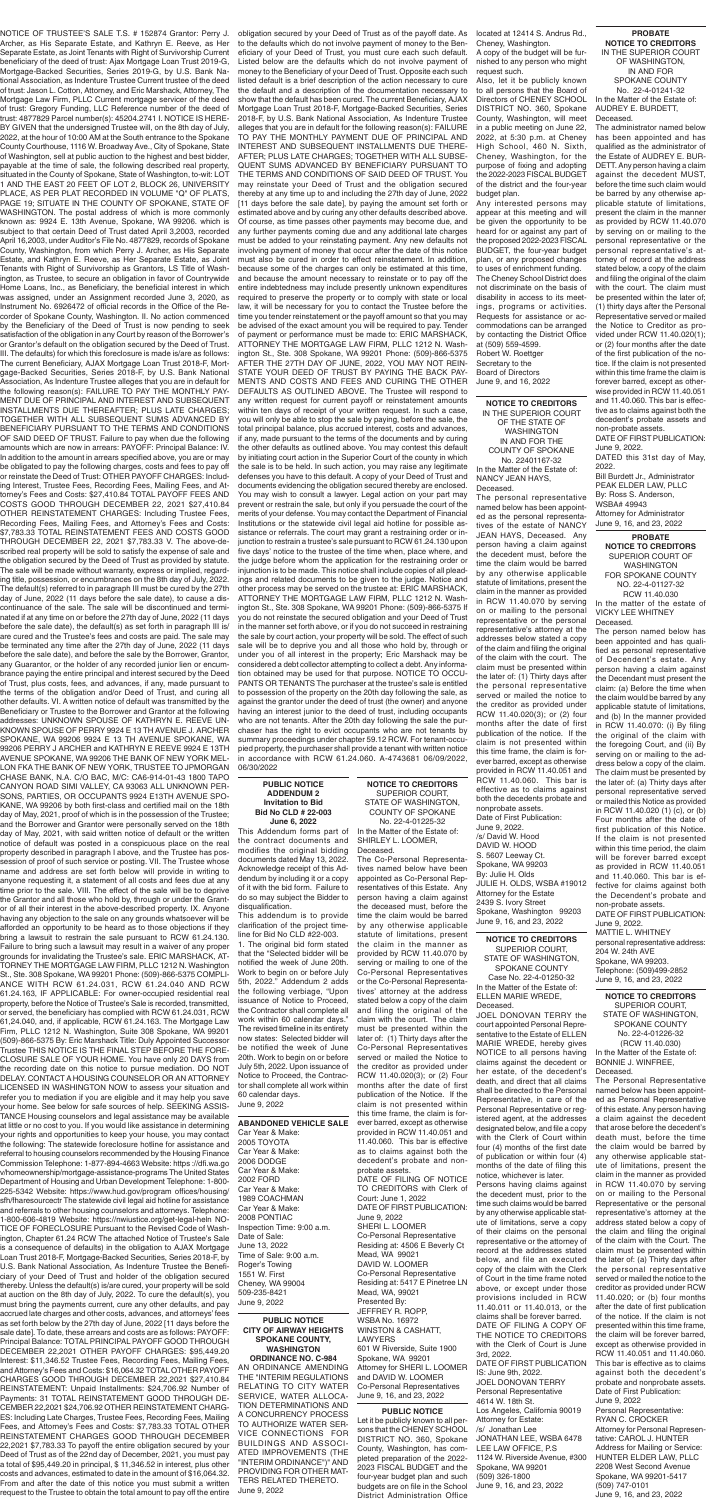**NOTICE TO CREDITORS** IN THE SUPERIOR COURT OF THE STATE OF WASHINGTON IN AND FOR THE COUNTY OF SPOKANE Case No. 22-4-01194-32 In re the Estate of: ARDYTHE E. WYNNE,

Deceased.

PLEASE TAKE NOTICE that the above Court has appointed me as Personal Representative of Decedent's estate. Any person having a claim against the Decedent must, before the time the claim would be barred by any otherwise applicable statute of limitations, present the claim in the manner provided in RCW 11.40.070 by filing the original of the claim with the foregoing Court, and by serving on or mailing to me at the address below a copy of the claim. The claim must be presented by the later of: (1) Thirty (30) days after I served or mailed this Notice as provided under RCW 11.40.020(1)(c); or (2) Four (4) months after the date of first publication of this Notice. If the claim is not presented within this time frame, the claim is forever barred, except as provided in RCW 11.40.051 and 11.40.060. This bar is effective for claims against both the Decedent's probate and non-probate assets.

Date of First Publication of this Notice: June 9, 2022 Randy Brandt, Personal Representative c/o T & G Attorneys, Services Corporation 823 W. 7th Avenue, Suite 101 Spokane, WA 99204 Spokane Superior Court Cause No. 22-4-01194-32 June 9, 16, and 23, 2022

**PROBATE NOTICE TO CREDITORS** IN THE SUPERIOR COURT OF THE STATE OF

WASHINGTON IN AND FOR THE COUNTY OF SPOKANE Case No. 22-4-01194-32

In re the Estate of: ARDYTHE E. WYNNE, Deceased.

PLEASE TAKE NOTICE that the above Court has appointed me as Personal Representative of Decedent's estate. Any person having a claim against the Decedent must, before the time the claim would be barred by any otherwise applicable statute of limitations, present the claim in the manner provided in RCW 11.40.070 by filing the original of the claim with the foregoing Court, and by serving on or mailing to me at the address below a copy of the claim. The claim must be presented by the later of: (1) Thirty (30) days after I served or mailed this Notice as provided under RCW 11.40.020(1)(c); or (2) Four (4) months after the date of first publication of this Notice. If the claim is not presented within this time frame, the claim is forever barred, except as provided in RCW 11.40.051 and 11.40.060. This bar is effective for claims against both the Decedent's probate and non-probate assets. Date of First Publication of this

Notice: June 9, 2022 Randy Brandt, Personal Representative c/o T & G Attorneys, A Professional Services Corporation 823 W. 7th Avenue, Suite 101 Spokane, WA 99204 Spokane Superior Court Cause No. 22-4-01194-32 June 9, 16, and 23, 2022

#### **PUBLIC NOTICE FOR IMMEDIATE RELEASE**

Director District Boundary Changes Proposed Affects school board elections only, not schools

Cheney, Wash. – Every ten years, after each U.S. Census is completed, school districts must review the boundaries of their board of directors to ensure equitable geographic representation. Cheney Public School District is divided into five geographic regions or districts, one for each board seat. Candidates for school board must run for the seat of the director position they live in. By creating five equal director districts, geographic diversity is ensured on the school board. Each position is elected by all district voters, so each of the five directors represents the entire district in their board actions.

These boundaries are completely unrelated to school attendance boundaries: this process will not change any neighborhood school boundaries.

In January 2022, the district contracted with Sammamish Data Systems to develop a proposal for new director district boundaries based on the latest census data. Since the last realignment of director districts, there has been a substantial shift in population growth. Currently, our director districts vary in population from a low of 7,259 in District 1 to a high of 9,246 in District 2.

The proposed new director district boundaries would balance these populations that that all five districts would have approximately 8,633 residents.

| <b>District</b> | <b>Current Population</b> | Population under the proposal |
|-----------------|---------------------------|-------------------------------|
| 1st             | 7.259                     | 8.624                         |
| 2nd             | 9.246                     | 8.636                         |
| 3rd             | 9.219                     | 8.634                         |
| 4th             | 8.613                     | 8.642                         |
| 5th             | 8.830                     | 8.631                         |

A presentation on this proposal was held at the May 25, 2022 school board meeting. Current and proposed maps are also available on the district website, www.cheneysd.org. The first reading of the proposal is scheduled for the June 22, 2022 board meeting, at which time any interested persons may appear at this meeting and will be given the opportunity to be heard for or against any part of the proposed Director District Boundary revisions. The second reading of the proposal and potential adoption of the proposal is scheduled for the July 13, 2022 board meeting. The board must adopt new director districts by November 15, 2022.

> named below has been ap- A Professional The Personal Representative pointed as Personal Representatives of this Estate. Any

About Cheney Public Schools: Cheney Public Schools is a highperforming public school district serving Airway Heights, Cheney, and the West Plains. The district encompasses 381 square miles and serves over 5,000 students in ten schools. June 9, and 16, 2022

**SHERIFF'S NOTICE TO JUDGMENT DEBTOR OF SALE OF REAL PROPERTY** IN THE SUPERIOR COURT OF THE STATE OF WASHINGTON FOR SPOKANE COUNTY NO. 14-2-00317-4 COLUMBIA CREDIT SERVICES, INC., a California corporation, Plaintiff, Vs.

JOANNA BUCHANAN a/k/a JOANNA L. BUCHANAN a/k/a JOANNE L. BUCHANAN a/k/a JOANNA BMUSULMAN a/k/a JOANNE MUSULMAN a/k/a MU-SULMAN JOANNE BUCHANAN a/k/a JOANNA BUCHANAN MUSULMAN,

Defendants,

ATTORNEY FOR PERSONAL property is to take place: June 9, 2022 DATE OF FILING OF NOTICE: June 6, 2022 PERSONAL REPRESENTA-TIVE: DONALD CULP REPRESENTATIVE: ELIZABETH HEATH ADDRESS FOR MAILING: P O Box 48522 Spokane WA 99228 ADDRESS FOR SERVICE: 411 E Shiloh Hills Dr Spokane WA 99208 DATED this 3rd day of June, 2022 /S/ ELIZABETH HEATH ELIZABETH HEATH, Attorney for Personal Representative P O Box 48522 Spokane WA 99228

TO: JOANNA BUCHANAN a/k/a JOANNA L. BUCHANAN a/k/a JOANNE L. BUCHANAN a/k/a JOANNA BMUSULMAN a/k/a JOANNE MUSULMAN a/k/a MU-SULMAN JOANNE BUCHANAN a/k/a JOANNA BUCHANAN MUSULMAN,

The Superior Court of Spokane County has directed the undersigned Sheriff of Spokane County to sell the property

described below to satisfy a judgment in the above-entitled action. The property to be sold is legally described at the end of this notice. If developed, the property address is: 5715 West Houston Avenue, Spokane, Washington 99208-3816

The sale of the above-described property is to take pl Time: 10:00 a.m. Date: July 8, 2022 Place: South entrance of Spokane County Courthouse 1116 W Broadway, Spokane, Washington The judgment debtor can avoid the sale by paying the judgment amount of \$31,994.21, together with interest, costs and fees, before the sale date. For the exact amount, contact the sheriff at the address stated below.

3. A redemption period of one year which will expire at 4:30 p.m. on the 8th day of July, 2023 The judgment debtor or debtors or any of them may redeem the above described property at any time up to the end of the redemption period by paying the amount bid at the sheriff's sale plus additional costs, taxes, assessments, certain other amounts, fees, and interest. If you are interested in redeeming the property, contact the undersigned sheriff at the address stated below to determine the exact amount necessary to redeem.

IMPORTANT NOTICE: IF THE JUDGMENT DEBTOR OR DEBTORS DO NOT REDEEM THE PROPERTY BY 4:30 p.m. ON THE 8th DAY OF July, 2023, THE END OF THE REDEMP-TION PERIOD, THE PURCHAS-ER AT THE SHERIFF'S SALE WILL BECOME THE OWNER AND MAY EVICT THE OCCU-PANT FROM THE PROPERTY UNLESS THE OCCUPANT IS A TENANT HOLDING UNDER AN UNEXPIRED LEASE. IF THE PROPERTY TO BE SOLD IS OCCUPIED AS A PRINCIPAL RESIDENCE BY THE JUDG-MENT DEBTOR OR DEBTORS AT THE TIME OF SALE, HE, SHE, THEY, OR ANY OF THEM MAY HAVE THE RIGHT TO RE-TAIN POSSESSION DURING THE REDEMPTION PERIOD, IF ANY, WITHOUT PAYMENT OF ANY RENT OR OCCUPANCY FEE. THE JUDGMENT DEBT-OR MAY ALSO HAVE A RIGHT TO RETAIN POSSESSION DURING ANY REDEMPTION PERIOD IF THE PROPERTY IS USED FOR FARMING OR IF THE PROPERTY IS BEING SOLD UNDER A MORTGAGE THAT SO PROVIDES.

If the sale is not pursuant to a

#### **SHERIFF'S PUBLIC NOTICE OF SALE OF REAL PROPERTY** IN THE SUPERIOR COURT OF THE STATE OF WASHINGTON FOR SPOKANE COUNTY CAUSE NO. 21-2-00016-32 FERDA, LLC d/b/a RESTORA-TION 1 OF SPOKANE, a Washington limited liability company, **Plaintiff** vs

SANDY YOUNG, an individual, Defendant. TO: SANDY YOUNG,

an individual

The Superior Court of Spokane County has directed the undersigned Sheriff of Spokane County to sell the property described below to satisfy a judgment in the above-entitled action. If developed, the property address is: 14420 North Brentwood Drive, Spokane, Washington 99208-9580

The sale of the above-described Time: 10:00 a.m. Date: July 8, 2022 Place: South entrance of Spokane County Courthouse 1116 W Broadway, Spokane, Washington The judgment debtor can avoid the sale by paying the judgment amount of \$24,788.74, together with interest, costs and fees before the sale date. For the exact amount, contact the Sheriff at the address stated below. Ozzie D. Knezovich, Sheriff Spokane County, Washington By Lynn Komarek Civil Division Public Safety Building 1100 W Mallon Ave Spokane, WA 99260-0300 (509) 477-4772 Legal Description: Lot 19, Block 1, PINERIVER PARK ADDITION, as per plat recorded in Volume 6 of Plats, page 75; records of Spokane County;

Situate in the County of Spokane, State of Washington Commonly known as: 14420

**PROBATE NOTICE TO CREDITORS** SUPERIOR COURT, STATE OF WASHINGTON, COUNTY OF SPOKANE NO. 22-4-01189-32 RCW 11.40.030 In the Matter of the Estate of: RICHARD W. GRAHAM, Deceased.

The personal representative named below has been appointed as personal representative of

**NOTICE TO CREDITORS** IN THE SUPERIOR COURT OF THE STATE OF WASHINGTON IN AND FOR THE COUNTY OF SPOKANE No. 22-4-01206-32 In the Matter of the Estate of BARBARA CULP Deceased.

person having a claim against the Decedent must, before the time the claim would be barred by any otherwise applicable statute of limitations, present the claim in the manner as provided in RCW 11.40.070 by serving on or mailing to the Personal Representative of the Personal Representative's attorney at the address stated below a copy of the claim and filing the original of the claim with the court. The claim must be presented within the later of: (1) Thirty days after the personal representative served or mailed the notice to the creditor as provided under RCW .40.020(3); or (2) four months after the date of first publication of the notice. If the claim is not presented within this time frame, the claim is forever barred, except as otherwise provided in RCW 11.40.051 and 11.40.060. This bar is effective as to claims against both the Decedent's probate and non-probate assets. DATE OF FIRST PUBLICATION:

**PROBATE**  this estate. Any person having a claim against the decedent must, before the time the claim would be barred by any otherwise applicable statute of limitations, present the claim in the manner as provided in RCW 11.40.070 by serving on or mailing to the personal representative or the personal representative's attorney at the address stated below a copy of the claim and filing the original of the claim with the court. The claim must be presented within the later of: (1) Thirty days after the personal representative served or mailed the notice to the creditor as provided under RCW 11.40.020(3); or (2) four months after the date of first publication of the notice. If the claim is not presented within this time frame, the claim is forever barred, except as otherwise provided in RCW 11.40.051 and 11.40.060. This bar is effective as to claims against both the decedent's probate and nonprobate assets. DATE OF FIRST PUBLICATION: June 9, 2022. CHARLENE K. GRAHAM Personal Representative Address: 2708 S. Galway Lane Spokane Valley, WA 99037 DOUGLAS • EDEN By: RYAN M. DOUGLAS Attorney for Estate 717 W. Sprague Ave., Ste. 1500 Spokane, Washington 99201-3923 Telephone: (509) 455-5300 June 9, 16, and 23, 2022

June 9, 16, and 23, 2022

WASHINGTON IN AND FOR SPOKANE COUNTY NO. 22-4-01193-32 In the Matter of the Estate of: DANIEL JOSEPH ZELLMER, Deceased.

The Personal Representative named below has been appointed as Personal Representative of this estate. Any person having a claim against Decedent must, before the time the claim would be barred by any otherwise applicable statute of limitations, present the claim in the manner as provided in RCW 11.40.070 by serving on or mailing to the Personal Representative or the Personal Representative's attorney at the address stated below a copy of the claim and filing the original of the claim with the Court in which the probate proceedings were commenced. The claim must be presented within the later of: (1) Thirty days after the Personal Representative served or mailed the notice to the creditor as provided under RCW 11.40.020(1)(c); or (2) Four months after the date of first publication of the notice. If the claim is not presented within this time frame, the claim is forever barred, except as otherwise provided in RCW 11.40.051 and 11.40.060. This bar is effective as to claims against both Decedent's probate assets and nonprobate assets. DATE OF FIRST PUBLICATION: June 9, 2022 CO-PERSONAL REPRESENTATIVES JESSE ZELLMER SARAH ZELLMER ATTORNEYS FOR PERSONAL

REPRESENTATIVE LUKINS & ANNIS, P.S. By: KELLY E. KONKRIGHT

WSBA #33544 ADDRESS FOR MAILING OR SERVICE KELLY E. KONKRIGHT Lukins & Annis, P.S.

717 W. Sprague Ave., Suite 1600

Spokane, WA 99201-0466 COURT OF PROBATE PROCEEDINGS & CAUSE NO.: Superior Court, Spokane, Washington Cause No. 22-4-01193-32 June 9, 16, and 23, 2022

**PROBATE NOTICE TO CREDITORS** IN THE SUPERIOR COURT FOR THE STATE OF WASHINGTON IN AND FOR THE COUNTY OF SPOKANE No. 22-4-01209-32 RCW 11.40.030 In the Matter of the Estate of ANTONIO POMPEO DELRICCIO, Deceased.

The Personal Representative named below has been appointed as Personal Representative of this estate. Any person having a claim against the decedent must, before the time the claim would be barred by any otherwise applicable statute of limitations, present the claim in the manner as provided in RCW 11.40.070 by serving on or mailing to the Personal Representative or the Personal Representative's attorney at the address stated below a copy of the claim and filing the original of the claim with the court in which the probate proceedings were commenced. The claim must be presented within the later of: (1) Thirty days after the Personal Representative served or mailed the notice to the creditor as provided under RCW 11.40.020(1) (c); or (2) four months after the date of first publication of the notice. If the claim is not presented within this time frame, the claim is forever barred, except as otherwise provided in RCW 11.40.051 and 11.40.060. This bar is effective as to claims against both the decedent's probate and nonprobate assets. Date of first publication: June 9, 2022 Christopher M. DelRiccio, Personal Representative Attorney for Personal Representative: MICHELLE K. FOSSUM, WSBA #20249 SAYRE SAYRE & FOSSUM, P.S. Address for Mailing or Service:



### **PROBATE**

**NOTICE TO CREDITORS** IN THE SUPERIOR COURT OF THE STATE OF WASHINGTON IN AND FOR THE COUNTY OF SPOKANE NO. 22401203-32 RCW 11.40.030

In Re the Matter of the Estate of: GREGORY MARVIN VELTRI, Deceased.

Notice is hereby given that the Personal Representative named below have been appointed and have qualified as Personal Representative of the Estate of GREGORY MARVIN VELTRI, Deceased. Any person having a claim against the decedent must, before the time the claim would be barred by any otherwise applicable statute of limitations, present the claim in the manner as provided in RCW 11.40.070 by serving on or mailing to the personal representative or the personal representative's attorney at the address stated below a copy of the claim and filing the original of the claim with the Court. The claim must

be presented within the later of

(1) Thirty days after the personal representative served or mailed the notice to the creditor as provided under RCW 11.40.020(3); or (2) four months after the date of first publication of this Notice. If the claim is not presented within this time frame, the claim is forever barred, except as otherwise provided in RCW 11.40.051 and 11.40.060. This bar is effective as to claims against both the decedent's probate and non-probate assets. /s/ Les Hankel Les Hankel Co-Personal Representative 23305 E. Boone Avenue Liberty Lake, WA 99019 /s/ Linda M. Veltri LINDA M. VELTRI Co-Personal Representative 760 Girard Court Cottage Grove, OR 97424 (509) 879-0913 /s/ James M. Parkins JAMES M. PARKINS, WSBA #5308 Attorney for Administrator West 1304 College Avenue Spokane, WA 99201-2013 Phone: (509) 325-5466 JAMES M. PARKINS Attorney at Law 1312 N. Monroe St., Ste 260 Spokane, WA 99201 Telephone: (509) 381-5011 Fax: (509) 381-5012 June 9, 16, and 23, 2022

#### **NOTICE TO CREDITORS** SUPERIOR COURT, STATE OF WASHINGTON, SPOKANE COUNTY NO. 22-4-01258-32

In the Matter of the Estate of: KEVEN J. LENKE, Deceased.

The General Administrator named below has been appointed as General Administrator of this estate. Any person having a claim against the decedent must, before the time such claims would be barred by any otherwise applicable statute of limitations, present the claim in the manner provided by RCW 11.40.070 by serving on or mailing to the General Administrator or the General Administrator's attorney of record, at the address stated below a copy of the claim and filing the original of

**NOTICE TO CREDITORS** IN THE SUPERIOR COURT OF THE STATE OF WASHINGTON IN AND FOR THE COUNTY OF SPOKANE No. 22401167-32 In the Matter of the Estate of: NANCY JEAN HAYS, Deceased.

**PROBATE NOTICE TO CREDITORS** SUPERIOR COURT OF the claim with the court in which 201 West North River Drive, the probate proceedings were commenced. The claim must be presented within the later of: (1) Thirty days after the General Administrator served or mailed the notice to the creditor as provided under RCW 11.040.020(1)(c); or (2) four months after the date of first publication of the notice. If the claim is not presented within this time frame, the claim is forever barred, except as otherwise provided in RCW 11.040.051 and 11.40.060. This bar is effective as to claims against both the decedent's probate and nonprobate assets. DATE OF FIRST PUBLICATION: June 9, 2022 GREGORY S. MORRISON, WSBA #15123 Attorney for the General Administrator Address for Service: 921 W. Broadway, Ste. 302 Spokane, WA 99201 JUDITH A. LENKE General Administrator June 9, 16, and 23, 2022

> The personal representative named below has been appointed as the personal representatives of the estate of NANCY JEAN HAYS, Deceased. Any person having a claim against the decedent must, before the time the claim would be barred by any otherwise applicable statute of limitations, present the claim in the manner as provided in RCW 11.40.070 by serving on or mailing to the personal representative or the personal representative's attorney at the addresses below stated a copy of the claim and filing the original of the claim with the court. The claim must be presented within the later of: (1) Thirty days after the personal representative served or mailed the notice to the creditor as provided under RCW 11.40.020(3); or (2) four months after the date of first publication of the notice. If the claim is not presented within this time frame, the claim is forever barred, except as otherwise provided in RCW 11.40.051 and RCW 11.40.060. This bar is effective as to claims against both the decedents probate and nonprobate assets. Date of First Publication: June 9, 2022. /s/ David W. Hood DAVID W. HOOD S. 5607 Leeway Ct. Spokane, WA 99203 By: Julie H. Olds JULIE H. OLDS, WSBA #19012 Attorney for the Estate 2439 S. Ivory Street Spokane, Washington 99203 June 9, 16, and 23, 2022

> **SUMMONS BY PUBLICATION** SUPERIOR COURT OF WASHINGTON COUNTY OF SPOKANE Cause No. 22-2-01741-32 LUZ M. BIGSBY, Plaintiff,

v.

THOMAS and KATHLEEN HECKLER, A. ROWENA DYE, as Trustee of the WILLIS EV-ERETT RAVENS TESTAMEN-TARY TRUST, the UNKNOWN HEIRS and DEVISEES of ADA VELMA RAVENS, deceased, and UNKNOWN persons or entities claiming an interest in the real estate contained in this complaint, Defendants.

The State of Washington to the said: The unknown heirs and devisees of Ada Velma Ravens, defendants

And any other interested party thereof:

You are hereby summoned to appear within sixty days after the date of the first publication of this summons, to wit, within sixty days after the 9th day of June 2022 and defend the above entitled action in the above entitled court, and answer the complaint of the Plaintiff, LUZ M. BIGSBY, and serve a copy of your answer upon the undersigned attorneys for plaintiff, Robb E. Grangroth, at his office below stated; and in case of your failure so to do, judgment will be rendered against you according to the demand of the complaint, which has been filed with the clerk of said court.

This case involves the claim to quiet title in the real property commonly known as 126 E. Market St., Latah, WA 99018 (legal description: Lots 7 & 8 in Block 9 of the Town of Latah, According to Plat recorded in volume "A" of Plats at pages 40, In Spokane County, Washington), following the tax foreclosure sale to the Plaintiff.

Your answer should be supplied to: Robb E. Grangroth 1235 N. Post, Suite, 100 Spokane WA 99201 DATE OF FIRST PUBLICATION: June 9, 2022 ATTORNEY FOR PLAINTIFF: Robb E. Grangroth ADDRESS FOR MAILING OR SERVICE: 1235 N. Post St. Ste. 100 Spokane, WA 99201 June 9, 16, 23, 30, July 7, and 14, 2022

judgment of foreclosure of a

mortgage or a statutory lien, the Sheriff has been informed that there is not sufficient personal property to satisfy the judgment. If the judgment debtor or debtors do have sufficient personal property to satisfy the judgment, the judgment debtor or debtors should contact the sheriff's office immediately Ozzie D. Knezovich, Sheriff Spokane County, Washington By:Lynn Komarek Public Safety Building 1100 W Mallon Ave Spokane, Washington 99260-0300 (509) 477-4772 Legal Description: Lot 7, Block 32, Northwest Terrace, 5th Edition to the City and County of Spokane, WA. Commonly known as: 5715 West Houston Avenue, Spokane, Washington 99208-3816 Assessors Property Tax Parcel Number: 26273.1407 June 9, 16, 23, and 30, 2022

North Brentwood Drive, Spokane, Washington 99208-9580 Assessor's Property Tax Parcel/ Account Number: 37324.0319 June 9, 16, 23, and 30, 2022

Suite 460 Spokane, Washington 99201-2262 (509) 325-7330 June 9, 16, and 23, 2022